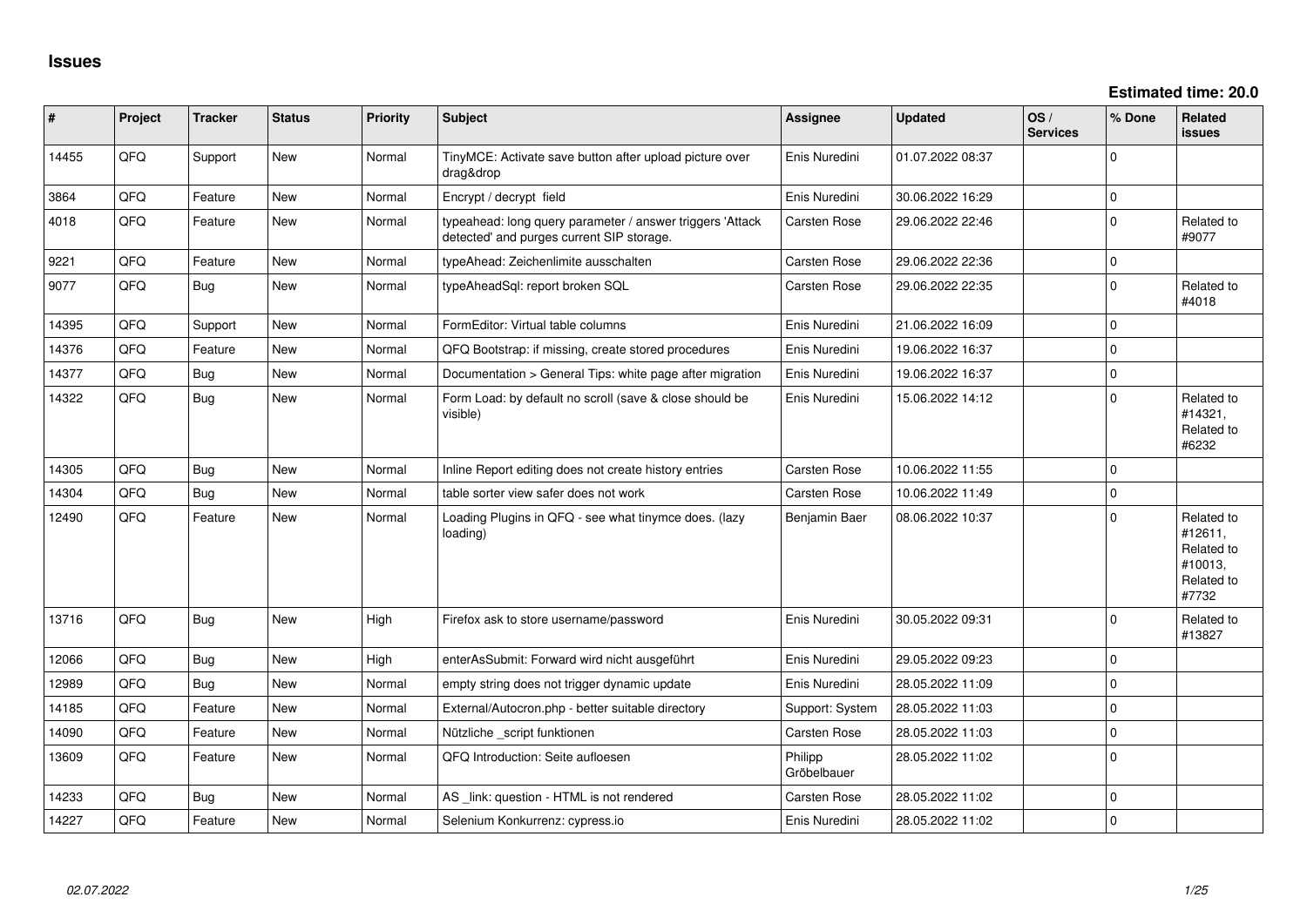| #     | Project | <b>Tracker</b> | <b>Status</b> | <b>Priority</b> | <b>Subject</b>                                                                                                                                      | <b>Assignee</b>     | <b>Updated</b>   | OS/<br><b>Services</b> | % Done         | Related<br><b>issues</b>                                               |
|-------|---------|----------------|---------------|-----------------|-----------------------------------------------------------------------------------------------------------------------------------------------------|---------------------|------------------|------------------------|----------------|------------------------------------------------------------------------|
| 14187 | QFQ     | Feature        | <b>New</b>    | High            | gfg.log: show current URL                                                                                                                           | Carsten Rose        | 28.05.2022 11:02 |                        | $\Omega$       | Related to<br>#13933,<br>Related to<br>#12532,<br>Related to<br>#11893 |
| 14077 | QFQ     | <b>Bug</b>     | New           | Normal          | As link: Attribute 'class' missing by r:1 and r:3 - but should<br>set                                                                               | Carsten Rose        | 28.05.2022 11:02 |                        | $\mathbf{0}$   | Related to<br>#5342.<br>Related to<br>#4343                            |
| 14028 | QFQ     | Feature        | <b>New</b>    | Normal          | Required notification: visual nicer                                                                                                                 | Enis Nuredini       | 28.05.2022 11:01 |                        | 0              |                                                                        |
| 13945 | QFQ     | Feature        | New           | Normal          | As _link: content before/after link                                                                                                                 | Enis Nuredini       | 28.05.2022 11:01 |                        | $\mathbf 0$    | Related to<br>#12262                                                   |
| 13689 | QFQ     | Bug            | New           | Normal          | Enter auf Eingabefeld mit ungültigem Wert führt zu blurry<br>Seite                                                                                  | Enis Nuredini       | 28.05.2022 10:53 |                        | $\mathbf 0$    | Related to<br>#14245, Has<br>duplicate<br>#11891                       |
| 14245 | QFQ     | Bug            | New           | Normal          | Form Save Btn bleibt disabled wenn Datumsfeld über<br>Datepicker geändert                                                                           | Enis Nuredini       | 27.05.2022 13:45 |                        | $\mathbf 0$    | Related to<br>#13689                                                   |
| 10979 | QFQ     | Feature        | New           | Normal          | Ajax Calls an API - dataReport                                                                                                                      | Carsten Rose        | 11.05.2022 12:15 |                        | $\mathbf 0$    |                                                                        |
| 14091 | QFQ     | <b>Bug</b>     | New           | Normal          | inconsistent template path for twig                                                                                                                 | Carsten Rose        | 19.04.2022 18:36 |                        | $\mathbf{0}$   |                                                                        |
| 13451 | QFQ     | Bug            | New           | Normal          | Character Counter / Max Character: Problem in Safari                                                                                                | Carsten Rose        | 15.04.2022 17:18 |                        | 0              |                                                                        |
| 8891  | QFQ     | <b>Bug</b>     | New           | High            | formSubmitLog: do not log passwords                                                                                                                 | Enis Nuredini       | 25.03.2022 09:06 |                        | $\mathbf 0$    |                                                                        |
| 10463 | QFQ     | Feature        | New           | Normal          | Report_link: expliztes setzen von HTML Tags (Bedarf fuer<br>'data-selenium' & 'id')                                                                 | Enis Nuredini       | 23.03.2022 09:23 |                        | $\mathbf 0$    | Related to<br>#7648                                                    |
| 11892 | QFQ     | Feature        | <b>New</b>    | Normal          | tablesorter: columns with links are hard to order - new<br>qualifier 'Y: <ord>'</ord>                                                               | Enis Nuredini       | 23.03.2022 09:22 |                        | $\mathbf 0$    |                                                                        |
| 12714 | QFQ     | Bug            | New           | Normal          | Conversion of GIF to PDF broken when GIF contains Alpha.                                                                                            | Carsten Rose        | 19.03.2022 17:49 |                        | $\mathbf 0$    |                                                                        |
| 12556 | QFQ     | Feature        | New           | Normal          | Pills Title: colored = static or dynamic on allrequiredgiven                                                                                        | Benjamin Baer       | 19.03.2022 17:49 |                        | $\mathbf 0$    |                                                                        |
| 12512 | QFQ     | Bug            | New           | Normal          | Some MySQL Installation can't use 'stored procedures'                                                                                               | Carsten Rose        | 19.03.2022 17:48 |                        | $\mathbf 0$    |                                                                        |
| 12520 | QFQ     | <b>Bug</b>     | New           | Normal          | Switch FE User: still active even FE User session expired                                                                                           | <b>Carsten Rose</b> | 19.03.2022 17:48 |                        | 0              |                                                                        |
| 12581 | QFQ     | Bug            | New           | Normal          | Form.forward=close: Record 'new' in new browser tab ><br>save (& close) >> Form is not reloaded with new created<br>record id and stays in mode=new | Carsten Rose        | 19.03.2022 17:48 |                        | 0              |                                                                        |
| 12603 | QFQ     | Feature        | New           | Normal          | Dropdown (Select), Radio, checkbox:<br>itemListAlways={{!SELECT key, value}}                                                                        | Carsten Rose        | 19.03.2022 17:47 |                        | $\mathbf 0$    |                                                                        |
| 12664 | QFQ     | Feature        | New           | Normal          | TinyMCE: report/remove malicous HTML/JS Code                                                                                                        | Carsten Rose        | 19.03.2022 17:47 |                        | $\overline{0}$ | Related to<br>#14320                                                   |
| 12716 | QFG     | Bug            | New           | Normal          | template group: Pattern only applied to first instance                                                                                              | Carsten Rose        | 19.03.2022 17:47 |                        | $\pmb{0}$      |                                                                        |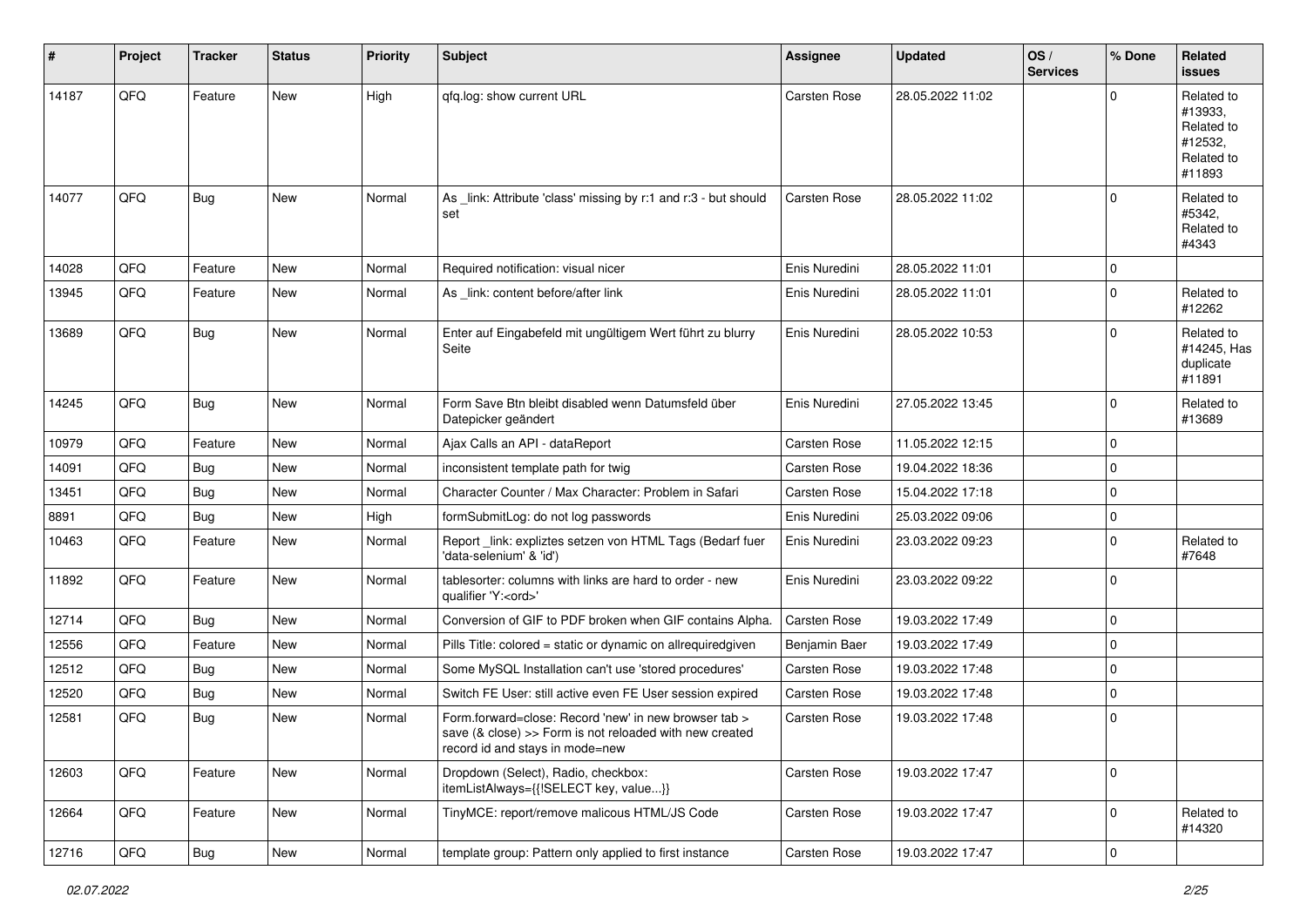| #     | Project | <b>Tracker</b> | <b>Status</b> | <b>Priority</b> | <b>Subject</b>                                                                                                                        | <b>Assignee</b>     | <b>Updated</b>   | OS/<br><b>Services</b> | % Done         | <b>Related</b><br><b>issues</b>               |
|-------|---------|----------------|---------------|-----------------|---------------------------------------------------------------------------------------------------------------------------------------|---------------------|------------------|------------------------|----------------|-----------------------------------------------|
| 13331 | QFQ     | <b>Bug</b>     | <b>New</b>    | Normal          | Multi Form: Clear Icon misplaced                                                                                                      | Carsten Rose        | 19.03.2022 17:47 |                        | $\Omega$       |                                               |
| 13332 | QFQ     | Bug            | New           | Normal          | Multi Form: Required Felder werden visuell nicht markiert.                                                                            | Carsten Rose        | 19.03.2022 17:47 |                        | 0              |                                               |
| 13460 | QFQ     | <b>Bug</b>     | New           | Normal          | Doc: Password set/reset  password should not processed<br>with 'html encode'                                                          | Carsten Rose        | 19.03.2022 17:46 |                        | $\mathbf 0$    |                                               |
| 13467 | QFQ     | Feature        | <b>New</b>    | Normal          | ChangeLog Generator                                                                                                                   | <b>Carsten Rose</b> | 19.03.2022 17:46 |                        | $\Omega$       | Related to<br>#11460                          |
| 13528 | QFQ     | Bug            | <b>New</b>    | Normal          | qfq.io > releases: es wird kein neues Release angelegt                                                                                | Benjamin Baer       | 19.03.2022 17:46 |                        | 0              |                                               |
| 13592 | QFQ     | <b>Bug</b>     | <b>New</b>    | Normal          | QFQ Build Queue: das vergeben von Tags klappt nicht. Es<br>werden keine Releases gebaut.                                              | Carsten Rose        | 19.03.2022 17:45 |                        | $\Omega$       |                                               |
| 13647 | QFQ     | Bug            | <b>New</b>    | Normal          | Autofocus funktioniert nicht auf Chrome                                                                                               | Benjamin Baer       | 19.03.2022 17:44 |                        | 0              |                                               |
| 13700 | QFQ     | Feature        | <b>New</b>    | Normal          | Redesign gfg.io Seite                                                                                                                 | Carsten Rose        | 19.03.2022 17:43 |                        | 0              |                                               |
| 13757 | QFQ     | Feature        | <b>New</b>    | High            | QR / Bar-Code Plugin                                                                                                                  | Enis Nuredini       | 19.03.2022 17:43 |                        | 0              |                                               |
| 13841 | QFQ     | Feature        | <b>New</b>    | Normal          | Create PDF via iText - evaluate                                                                                                       | Carsten Rose        | 19.03.2022 17:42 |                        | $\Omega$       |                                               |
| 13843 | QFQ     | Feature        | New           | Normal          | Create JWT via QFQ                                                                                                                    | Carsten Rose        | 19.03.2022 17:42 |                        | 0              |                                               |
| 4413  | QFQ     | Feature        | New           | Normal          | fieldset: show/hidden, modeSgl, dynamicUpdate                                                                                         | Carsten Rose        | 09.02.2022 15:19 |                        | 0              |                                               |
| 13706 | QFQ     | <b>Bug</b>     | <b>New</b>    | Normal          | Wrong CheckType in FieldElement LastStatus of Form Cron                                                                               | <b>Carsten Rose</b> | 21.01.2022 18:20 |                        | 0              |                                               |
| 13659 | QFQ     | <b>Bug</b>     | <b>New</b>    | Normal          | wrong sanitize class applied to R-store                                                                                               | Carsten Rose        | 15.01.2022 14:23 |                        | $\overline{0}$ |                                               |
| 12476 | QFQ     | Feature        | <b>New</b>    | Normal          | clearMe: a) should trigger 'dirty', b) sticky on textarea resize                                                                      | Benjamin Baer       | 04.01.2022 08:40 |                        | $\mathbf 0$    | Related to<br>#9528                           |
| 12327 | QFQ     | Bug            | <b>New</b>    | Normal          | Copy to clipboard: Glyphicon can not be changed                                                                                       | Carsten Rose        | 27.12.2021 17:59 |                        | 0              |                                               |
| 12544 | QFQ     | Feature        | <b>New</b>    | High            | a) ' AS _link' new also as ' AS _format', b) sortierung via<br>'display: none;', c) '_format' benoeitgt nicht zwingend<br>u/U/p/m/z/d | <b>Carsten Rose</b> | 14.12.2021 16:03 |                        | $\Omega$       |                                               |
| 12702 | QFQ     | Bug            | <b>New</b>    | High            | templateGroup: broken in multiDb Setup                                                                                                | Carsten Rose        | 14.12.2021 16:02 |                        | 0              |                                               |
| 12545 | QFQ     | <b>Bug</b>     | <b>New</b>    | Urgent          | sql.log not created / updated                                                                                                         | Carsten Rose        | 14.12.2021 16:02 |                        | $\Omega$       |                                               |
| 12974 | QFQ     | <b>Bug</b>     | <b>New</b>    | High            | Sanitize Queries in Action-Elements                                                                                                   | Carsten Rose        | 07.12.2021 17:19 |                        | $\Omega$       |                                               |
| 12670 | QFQ     | Bug            | New           | High            | Dropdown-Menu classes können nicht mehr angegeben<br>werden                                                                           | Carsten Rose        | 07.12.2021 17:19 |                        | $\Omega$       |                                               |
| 12513 | QFQ     | Bug            | <b>New</b>    | High            | Implement server side check of maxlength                                                                                              | Carsten Rose        | 07.12.2021 17:19 |                        | $\Omega$       |                                               |
| 12532 | QFQ     | Feature        | <b>New</b>    | High            | SIP-Parameter bei Seitenaufruf in Browser-Console<br>anzeigen                                                                         | Carsten Rose        | 07.12.2021 17:19 |                        | $\mathbf 0$    | Related to<br>#11893.<br>Related to<br>#14187 |
| 12186 | QFQ     | Feature        | <b>New</b>    | High            | TinyMCE Config für Objekte                                                                                                            | Carsten Rose        | 07.12.2021 17:19 |                        | 0              | <b>Blocks</b><br>#12632                       |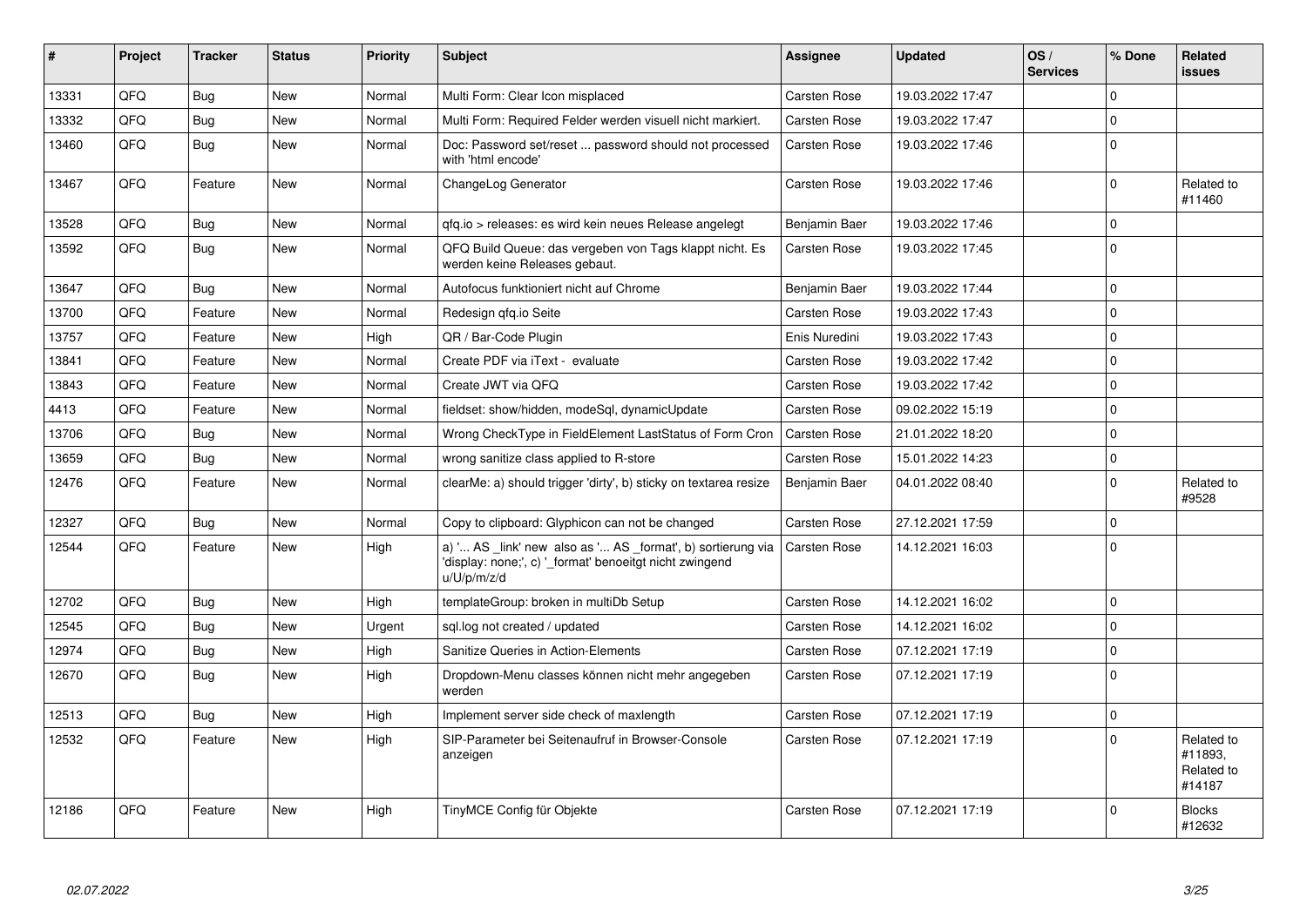| #     | Project | <b>Tracker</b> | <b>Status</b> | <b>Priority</b> | <b>Subject</b>                                                                                                 | <b>Assignee</b>     | <b>Updated</b>   | OS/<br><b>Services</b> | % Done       | <b>Related</b><br><b>issues</b>               |
|-------|---------|----------------|---------------|-----------------|----------------------------------------------------------------------------------------------------------------|---------------------|------------------|------------------------|--------------|-----------------------------------------------|
| 10114 | QFQ     | Feature        | <b>New</b>    | High            | Symbol (Link): 'G:' (Glyphicon) replaced by 'i:' (icon)                                                        |                     | 07.12.2021 17:19 |                        | $\Omega$     | Related to<br>#3797,<br>Related to<br>#4194   |
| 11702 | QFQ     | Feature        | <b>New</b>    | Normal          | HTML Special Char makes no sense for 'allbut' if '&' is<br>forbidden                                           | <b>Carsten Rose</b> | 07.12.2021 16:35 |                        | $\Omega$     | Related to<br>#5112.<br>Related to<br>#14320  |
| 13354 | QFQ     | Feature        | <b>New</b>    | Normal          | Using Websocket in QFQ                                                                                         | Carsten Rose        | 10.11.2021 15:47 |                        | $\Omega$     |                                               |
| 9013  | QFQ     | Bug            | <b>New</b>    | Normal          | Error in Twig template not handled                                                                             | Carsten Rose        | 20.10.2021 13:43 |                        | $\mathbf 0$  |                                               |
| 5305  | QFQ     | Bug            | New           | Normal          | Upload FormElement: nicht disabled by readonly Form                                                            | <b>Carsten Rose</b> | 16.06.2021 13:43 |                        | $\Omega$     | Related to<br>#9347,<br>Related to<br>#9834   |
| 12679 | QFQ     | Feature        | New           | Normal          | tablesorter: custom column width                                                                               | Carsten Rose        | 16.06.2021 11:10 |                        | $\mathbf 0$  |                                               |
| 9347  | QFQ     | Bug            | New           | High            | FE.type=upload with dynamic show/hidden: required not<br>detected                                              | Carsten Rose        | 12.06.2021 10:40 |                        | $\mathbf 0$  | Related to<br>#5305,<br>Related to<br>#12398  |
| 11460 | QFQ     | Feature        | <b>New</b>    | Normal          | Easier creation of changelog: gitchangelog                                                                     | <b>Carsten Rose</b> | 12.06.2021 10:20 |                        | $\Omega$     | Related to<br>#13467                          |
| 6261  | QFQ     | Feature        | New           | Normal          | Persistent SIP                                                                                                 | <b>Carsten Rose</b> | 12.06.2021 09:07 |                        | 0            | Related to<br>#10819                          |
| 6723  | QFQ     | Feature        | <b>New</b>    | Normal          | Report QFQ Installation and Version                                                                            | <b>Carsten Rose</b> | 12.06.2021 09:07 |                        | $\mathbf{0}$ |                                               |
| 9348  | QFQ     | Feature        | <b>New</b>    | Normal          | defaultThumbnailSize: pre render thumbnails                                                                    | <b>Carsten Rose</b> | 12.06.2021 09:05 |                        | $\mathbf 0$  |                                               |
| 7890  | QFQ     | <b>Bug</b>     | New           | Normal          | FormElement 'required': extraButtonInfo not aligned                                                            | Carsten Rose        | 11.06.2021 21:17 |                        | $\mathbf{0}$ | Related to<br>#11517                          |
| 9531  | QFQ     | Bug            | New           | High            | FE File: Dynamic Update / modeSql / required detected<br>even it not set                                       | <b>Carsten Rose</b> | 11.06.2021 20:32 |                        | $\mathbf 0$  | Related to<br>#12398                          |
| 12632 | QFQ     | Feature        | <b>New</b>    | Normal          | TinyMCE: Prepare CSS classes for images                                                                        | <b>Carsten Rose</b> | 04.06.2021 14:35 |                        | 100          | Blocked by<br>#12186                          |
| 11893 | QFQ     | Feature        | <b>New</b>    | High            | Broken SIP: a) only report one time, b) only report in main<br>column                                          | Carsten Rose        | 12.05.2021 12:13 |                        | $\Omega$     | Related to<br>#12532,<br>Related to<br>#14187 |
| 12412 | QFQ     | Feature        | New           | Normal          | Action/Escape qualifier 'e' (empty), '0': if given, an empty<br>string (or '0') will be treated as 'not found' | <b>Carsten Rose</b> | 08.05.2021 09:40 |                        | $\Omega$     | Related to<br>#12413,<br>Related to<br>#10012 |
| 12465 | QFQ     | Feature        | <b>New</b>    | Normal          | QFQ Function: use in FE to fill StoreRecord                                                                    | <b>Carsten Rose</b> | 05.05.2021 21:58 |                        | $\mathbf{0}$ |                                               |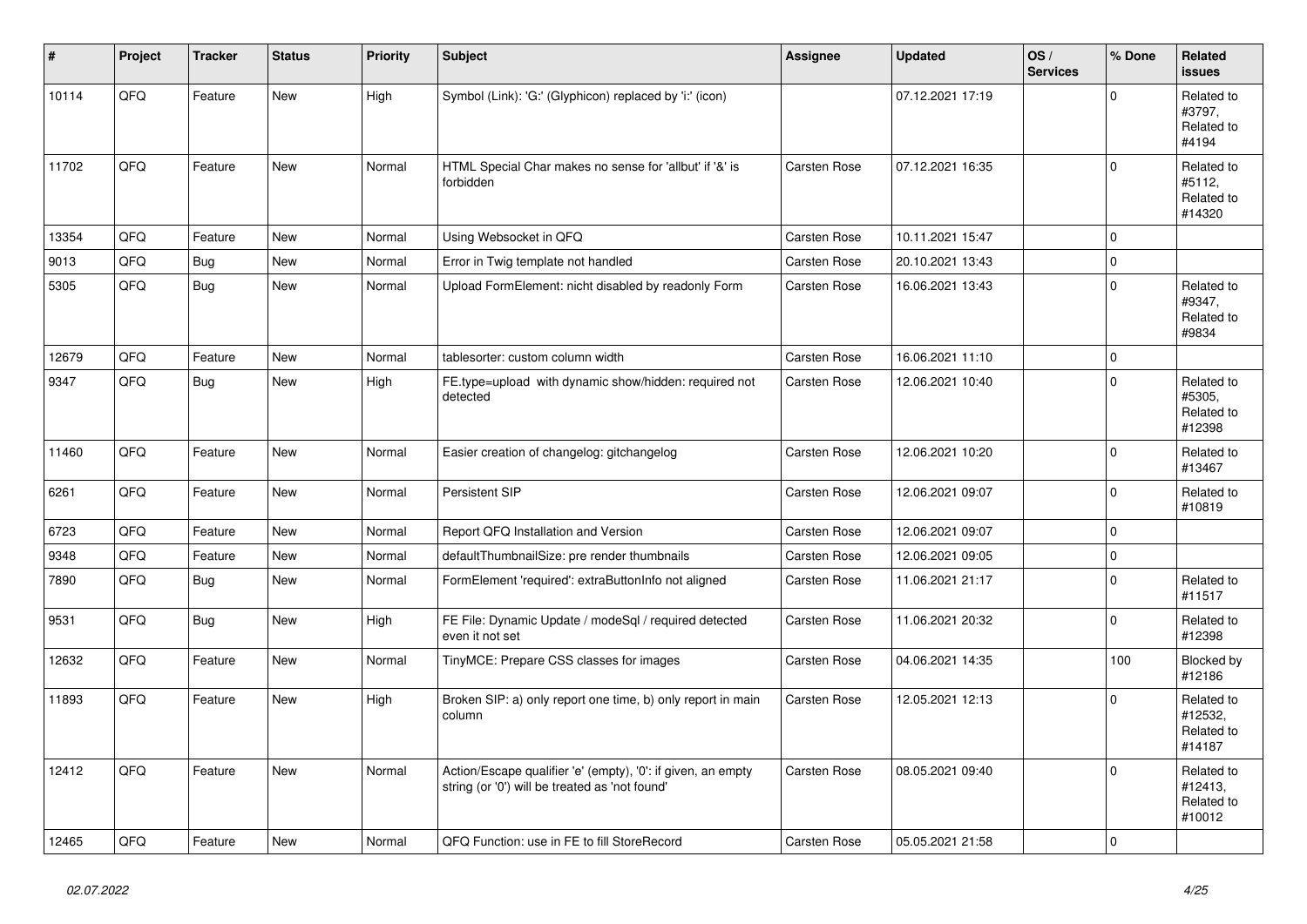| #     | Project | <b>Tracker</b> | <b>Status</b> | <b>Priority</b> | <b>Subject</b>                                                                   | <b>Assignee</b>     | <b>Updated</b>   | OS/<br><b>Services</b> | % Done       | Related<br><b>issues</b>                     |
|-------|---------|----------------|---------------|-----------------|----------------------------------------------------------------------------------|---------------------|------------------|------------------------|--------------|----------------------------------------------|
| 8668  | QFQ     | Bug            | New           | High            | Pill disabled: dyamic mode 'hidden' not respected - FE is still<br>required      | <b>Carsten Rose</b> | 03.05.2021 21:14 |                        | $\mathbf 0$  |                                              |
| 8431  | QFQ     | Bug            | New           | High            | autocron.php with wrong path                                                     | Carsten Rose        | 03.05.2021 21:14 |                        | 0            |                                              |
| 8083  | QFQ     | Bug            | New           | High            | FormEditor: primary table list does not respect<br>'indexDb={{indexData:Y}}'     | Carsten Rose        | 03.05.2021 21:14 |                        | 0            | Has duplicate<br>#6678                       |
| 7899  | QFQ     | Bug            | New           | High            | Fe.type=password / retype / required: always complain<br>about missing value     | Carsten Rose        | 03.05.2021 21:14 |                        | $\Omega$     |                                              |
| 8962  | QFQ     | Feature        | <b>New</b>    | High            | allow for form fields with identical names                                       | <b>Carsten Rose</b> | 03.05.2021 21:14 |                        | $\Omega$     |                                              |
| 7850  | QFQ     | Feature        | <b>New</b>    | High            | Upload records: non 'pathFileName' column                                        | Carsten Rose        | 03.05.2021 21:14 |                        | 0            |                                              |
| 7650  | QFQ     | <b>Bug</b>     | New           | High            | Optional do not show 'required' sign on FormElement                              | <b>Carsten Rose</b> | 03.05.2021 21:14 |                        | 0            |                                              |
| 5459  | QFQ     | <b>Bug</b>     | <b>New</b>    | High            | Multi DB: spread system tables between 'QFQ' and<br>'Data'-DB                    | Carsten Rose        | 03.05.2021 21:14 |                        | 0            | Related to<br>#4720                          |
| 5221  | QFQ     | Bug            | New           | High            | Download Dialog: Bleibt stehen in FF wenn Datei<br>automatisch gespeichert wird. | <b>Carsten Rose</b> | 03.05.2021 21:14 |                        | 0            |                                              |
| 5715  | QFQ     | Feature        | New           | High            | PDF Caching                                                                      | Carsten Rose        | 03.05.2021 21:14 |                        | $\mathbf 0$  | Related to<br>#5851,<br>Related to<br>#6357  |
| 3727  | QFQ     | Feature        | New           | High            | Security: Session Hijacking erschweren                                           | Carsten Rose        | 03.05.2021 21:14 |                        | $\Omega$     |                                              |
| 12468 | QFQ     | Bug            | New           | Urgent          | Form: update Form.title after save                                               | <b>Carsten Rose</b> | 03.05.2021 21:12 |                        | 0            |                                              |
| 11237 | QFQ     | Bug            | <b>New</b>    | High            | Radiobutton / parameter.buttonClass= btn-default - kein dirty<br>Trigger         | Benjamin Baer       | 03.05.2021 21:12 |                        | 0            | Related to<br>#10766                         |
| 11057 | QFQ     | Bug            | New           | High            | Checkboxes ohne span.checkmark im Report werden<br>ausgeblendet                  | Benjamin Baer       | 03.05.2021 21:12 |                        | 0            | Related to<br>#11039                         |
| 11850 | QFQ     | Feature        | <b>New</b>    | Urgent          | Wizard Form: basierend auf einer Tabelle eine Form<br>anlegen.                   |                     | 03.05.2021 21:12 |                        | $\mathbf 0$  | Blocked by<br>#8082                          |
| 10766 | QFQ     | Bug            | New           | High            | Radiobutton / parameter.buttonClass=btn-default: dynamic<br>update               |                     | 03.05.2021 21:12 |                        | 0            | Related to<br>#11237                         |
| 10640 | QFQ     | Bug            | New           | High            | TypeAhead Tag: FE editierbar trotz readOnly                                      | Carsten Rose        | 03.05.2021 21:12 |                        | $\mathbf 0$  | Related to<br>#7795                          |
| 10508 | QFQ     | Bug            | <b>New</b>    | High            | Multi Form broken on Multi DB Instance                                           | <b>Carsten Rose</b> | 03.05.2021 21:12 |                        | 0            |                                              |
| 10506 | QFQ     | Bug            | <b>New</b>    | High            | Template Group broken on MultiDB instance                                        | Carsten Rose        | 03.05.2021 21:12 |                        | 0            | Related to<br>#10505                         |
| 10081 | QFQ     | Bug            | New           | High            | Stale record lock after 'forbidden' character                                    | Carsten Rose        | 03.05.2021 21:12 |                        | $\mathbf{0}$ | Related to<br>#10082,<br>Related to<br>#9789 |
| 10345 | QFQ     | Feature        | New           | Normal          | Templates - Patterns QFQ Style                                                   |                     | 03.05.2021 21:01 |                        | $\mathbf 0$  | Related to<br>#10713                         |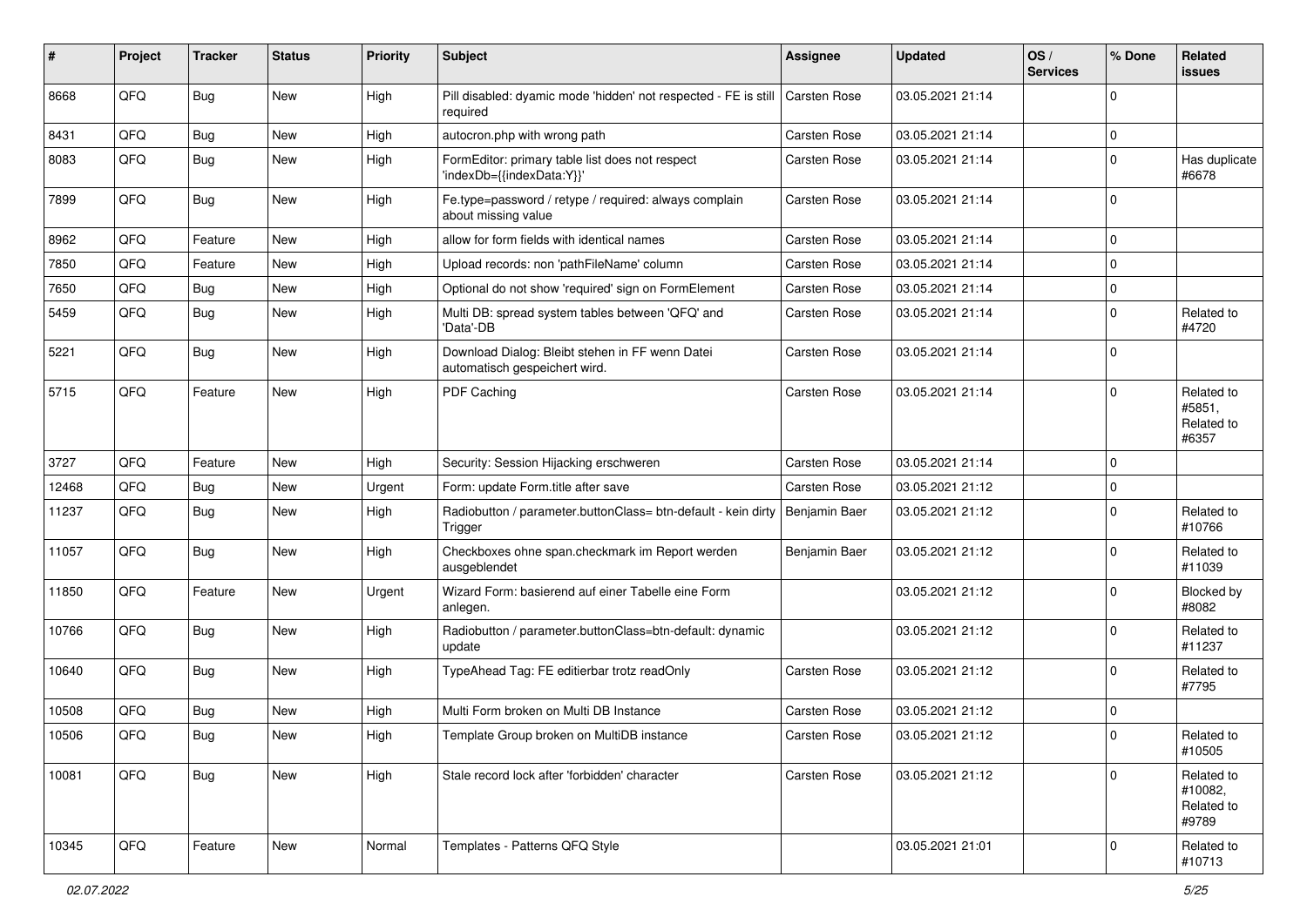| ∦     | Project | <b>Tracker</b> | <b>Status</b> | <b>Priority</b> | <b>Subject</b>                                                                                             | <b>Assignee</b>                                        | <b>Updated</b>   | OS/<br><b>Services</b> | % Done      | Related<br><b>issues</b>                      |                      |
|-------|---------|----------------|---------------|-----------------|------------------------------------------------------------------------------------------------------------|--------------------------------------------------------|------------------|------------------------|-------------|-----------------------------------------------|----------------------|
| 12119 | QFQ     | Feature        | New           | Normal          | AS paged: error message missing if there ist no 'r' argument.                                              | Carsten Rose                                           | 03.05.2021 20:51 |                        | $\mathbf 0$ |                                               |                      |
| 12163 | QFQ     | Feature        | New           | Normal          | Checkbox: table wrap                                                                                       | Carsten Rose                                           | 03.05.2021 20:51 |                        | 0           |                                               |                      |
| 11668 | QFQ     | <b>Bug</b>     | <b>New</b>    | Normal          | Play function.sql - problem with mysql                                                                     | Carsten Rose                                           | 03.05.2021 20:48 |                        | $\mathbf 0$ |                                               |                      |
| 11667 | QFQ     | Bug            | <b>New</b>    | Normal          | MySQL mariadb-server-10.3: Incorrect datetime value                                                        | Carsten Rose                                           | 03.05.2021 20:48 |                        | $\mathbf 0$ |                                               |                      |
| 11955 | QFQ     | Feature        | New           | Normal          | subrecord: new title option to set <th> attributes - e.g. to<br/>customize tablesorter options.</th>       | attributes - e.g. to<br>customize tablesorter options. | Carsten Rose     | 03.05.2021 20:47       |             | $\mathbf 0$                                   | Related to<br>#11775 |
| 11747 | QFQ     | Feature        | <b>New</b>    | Normal          | Maintenance Page with Redirect                                                                             | Carsten Rose                                           | 03.05.2021 20:47 |                        | $\mathbf 0$ | Related to<br>#11741                          |                      |
| 12480 | QFQ     | Feature        | New           | Normal          | If QFQ upgrade is running, block further request                                                           | <b>Carsten Rose</b>                                    | 03.05.2021 20:45 |                        | $\mathbf 0$ |                                               |                      |
| 12477 | QFQ     | Feature        | New           | Normal          | Support for refactoring: Form, FormElement, diverse<br>Tabellen/Spalten, tt-content Records                | <b>Carsten Rose</b>                                    | 03.05.2021 20:45 |                        | 0           |                                               |                      |
| 12474 | QFQ     | Feature        | <b>New</b>    | Normal          | Check BaseConfigURL if it is given and the the last char is '/'                                            | Carsten Rose                                           | 03.05.2021 20:45 |                        | $\mathbf 0$ |                                               |                      |
| 12413 | QFQ     | Feature        | New           | Normal          | STORE_TYPO3: enhance for {{be_users.email:T}},<br>{{fe users.email:T}}                                     | <b>Carsten Rose</b>                                    | 03.05.2021 20:45 |                        | 0           | Related to<br>#12412,<br>Related to<br>#10012 |                      |
| 12400 | QFQ     | Feature        | New           | Normal          | Tutorial ist in QFQ Doku, Wird in der Suche gefunden, es<br>gibt aber kein Menupunkt - Inhalt ueberpruefen | Carsten Rose                                           | 03.05.2021 20:45 |                        | $\mathbf 0$ |                                               |                      |
| 12269 | QFQ     | Feature        | <b>New</b>    | Normal          | 2FA - Login                                                                                                | <b>Carsten Rose</b>                                    | 03.05.2021 20:45 |                        | 0           |                                               |                      |
| 12162 | QFQ     | Feature        | New           | Normal          | FE.type=sendmail: personalized mailing (several mails) via<br>template                                     | <b>Carsten Rose</b>                                    | 03.05.2021 20:45 |                        | $\mathbf 0$ |                                               |                      |
| 12156 | QFQ     | Feature        | <b>New</b>    | Normal          | Form: Optional disable 'leave page'                                                                        |                                                        | 03.05.2021 20:45 |                        | 0           |                                               |                      |
| 12109 | QFQ     | Feature        | <b>New</b>    | Normal          | Donwload Link: Plain, SIP, Persistent Link, Peristent SIP -<br>new notation                                | Carsten Rose                                           | 03.05.2021 20:45 |                        | $\Omega$    | Related to<br>#12085                          |                      |
| 12135 | QFQ     | Feature        | <b>New</b>    | Normal          | Subrecord: Notiz                                                                                           |                                                        | 24.04.2021 16:58 |                        | $\mathbf 0$ |                                               |                      |
| 12330 | QFQ     | Feature        | <b>New</b>    | Normal          | Copy to input field / text area / TinyMCE                                                                  | Carsten Rose                                           | 07.04.2021 09:01 |                        | 0           |                                               |                      |
| 10080 | QFQ     | Feature        | New           | Normal          | Popup on 'save' / 'close': configure dialog (answer<br>yes/no/cancle/)                                     | Carsten Rose                                           | 28.03.2021 20:52 |                        | $\Omega$    | Is duplicate of<br>#12262                     |                      |
| 12187 | QFQ     | Bug            | <b>New</b>    | Normal          | Trigger FormAsFile() via Report: probably problem with multi<br>DB setup                                   | <b>Carsten Rose</b>                                    | 20.03.2021 21:20 |                        | $\mathbf 0$ |                                               |                      |
| 10714 | QFQ     | Feature        | New           | Normal          | multi Table Form                                                                                           | Carsten Rose                                           | 16.03.2021 18:44 |                        | 0           |                                               |                      |
| 8217  | QFQ     | Feature        | New           | Normal          | if-elseif-else construct                                                                                   | Carsten Rose                                           | 16.03.2021 18:41 |                        | $\mathbf 0$ | Related to<br>#10716                          |                      |
| 11516 | QFO     | Feature        | New           | Normal          | Multi Page Form (Previous/Next Buttons)                                                                    | Carsten Rose                                           | 16.03.2021 17:52 |                        | $\mathbf 0$ |                                               |                      |
| 12146 | QFQ     | Feature        | New           | Normal          | Autocron Job: Anzeigen wann der naechste Job ausgefuehrt<br>wird, resp das er nicht ausgefuehrt wird       | Carsten Rose                                           | 15.03.2021 15:23 |                        | $\mathbf 0$ |                                               |                      |
| 12133 | QFG     | <b>Bug</b>     | New           | Normal          | NPM, phpSpreadSheet aktualisieren                                                                          | Carsten Rose                                           | 15.03.2021 09:04 |                        | $\pmb{0}$   |                                               |                      |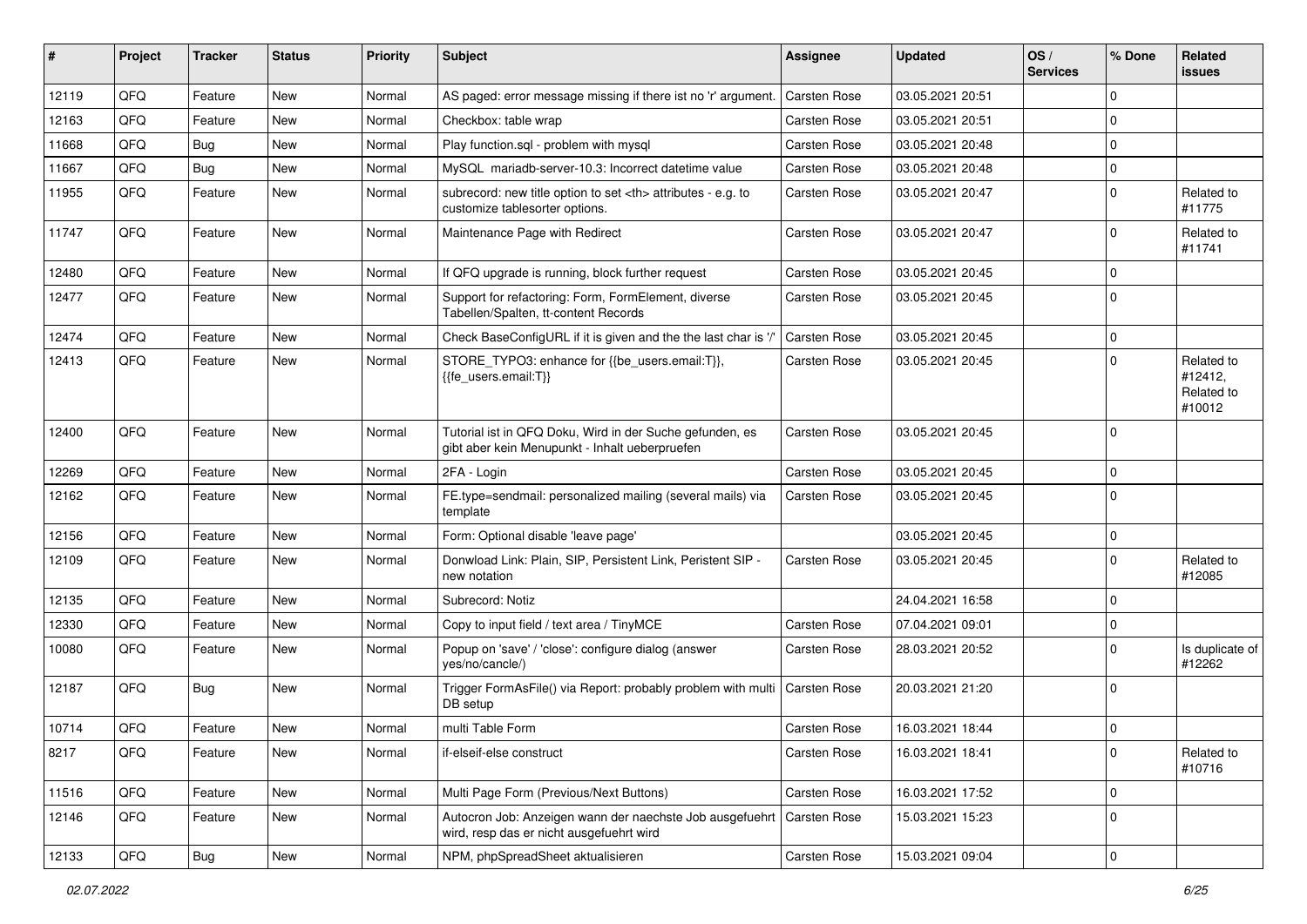| #     | Project | <b>Tracker</b> | <b>Status</b> | <b>Priority</b> | <b>Subject</b>                                                                     | Assignee            | <b>Updated</b>   | OS/<br><b>Services</b> | % Done      | Related<br><b>issues</b>                                             |
|-------|---------|----------------|---------------|-----------------|------------------------------------------------------------------------------------|---------------------|------------------|------------------------|-------------|----------------------------------------------------------------------|
| 8187  | QFQ     | Feature        | New           | Normal          | Subrecord: enable/hide new button - make new/edit/delete<br>customizeable.         | Carsten Rose        | 06.03.2021 18:44 |                        | $\Omega$    | Related to<br>#11326                                                 |
| 12045 | QFQ     | Bug            | <b>New</b>    | Normal          | templateGroup afterSave FE: Aufruf ohne<br>sqlHonorFormElements funktioniert nicht | Carsten Rose        | 18.02.2021 16:33 |                        | 0           |                                                                      |
| 12040 | QFQ     | <b>Bug</b>     | <b>New</b>    | Normal          | FE Mode 'hidden' für zwei FEs auf einer Zeile                                      | Carsten Rose        | 18.02.2021 10:13 |                        | $\Omega$    |                                                                      |
| 12039 | QFQ     | Feature        | <b>New</b>    | Normal          | Missing htmlSpecialChar() in pre processing on form submit                         |                     | 18.02.2021 00:09 |                        | $\Omega$    | Related to<br>#14320                                                 |
| 12024 | QFQ     | Feature        | <b>New</b>    | Normal          | Excel Export: text columns by default decode<br>htmlspeciachar()                   | Carsten Rose        | 17.02.2021 23:55 |                        | $\Omega$    | Related to<br>#12022                                                 |
| 12038 | QFQ     | Feature        | New           | Normal          | a) STORE_VAR: filenameOnlyStripUniq, b) SP:<br>QSTRIPUNIQ()                        |                     | 17.02.2021 23:55 |                        | $\mathbf 0$ |                                                                      |
| 12023 | QFQ     | Feature        | <b>New</b>    | Normal          | MySQL Stored Precdure: QDECODESPECIALCHAR()                                        | Carsten Rose        | 16.02.2021 11:16 |                        | 0           | Related to<br>#12022                                                 |
| 11775 | QFQ     | Feature        | <b>New</b>    | Normal          | Subrecord Tooltip pro Feld                                                         | Carsten Rose        | 18.12.2020 15:22 |                        | $\Omega$    | Related to<br>#11955                                                 |
| 11752 | QFQ     | <b>Bug</b>     | <b>New</b>    | Normal          | checkbox renders multiple input elements with same name                            | Carsten Rose        | 17.12.2020 14:58 |                        | $\mathbf 0$ | Related to<br>#11750                                                 |
| 11716 | QFQ     | Feature        | <b>New</b>    | Normal          | Form an beliebiger Stelle im Report anzeigen                                       |                     | 09.12.2020 09:47 |                        | 0           |                                                                      |
| 11715 | QFQ     | Bug            | <b>New</b>    | Normal          | acceptZeroAsRequired and requiredOffButMark do not<br>coincide                     |                     | 08.12.2020 12:13 |                        | $\Omega$    |                                                                      |
| 11695 | QFQ     | <b>Bug</b>     | New           | Normal          | MultiForm required FE Error                                                        | <b>Carsten Rose</b> | 04.12.2020 13:34 |                        | $\mathbf 0$ |                                                                      |
| 11534 | QFQ     | Feature        | <b>New</b>    | Normal          | Report: Action on selected rows - Table batchprocessing<br>feature                 |                     | 18.11.2020 08:15 |                        | 0           |                                                                      |
| 11535 | QFQ     | Feature        | <b>New</b>    | Normal          | Ability to create SQL columns in frontend QFQ forms                                |                     | 17.11.2020 12:11 |                        | 0           |                                                                      |
| 11523 | QFQ     | Feature        | <b>New</b>    | Normal          | Mit dynamic Update erkennen, ob Upload gemacht wurde                               | Carsten Rose        | 13.11.2020 15:07 |                        | $\Omega$    | Related to<br>#9533                                                  |
| 11522 | QFQ     | Bug            | <b>New</b>    | Normal          | Aus/Einblenden von Reitern                                                         |                     | 13.11.2020 14:58 |                        | $\Omega$    |                                                                      |
| 10937 | QFQ     | Bug            | <b>New</b>    | Normal          | Fehler mit abhängigen Select- Feldern beim Positionieren                           | <b>Carsten Rose</b> | 12.11.2020 23:45 |                        | 0           |                                                                      |
| 10759 | QFQ     | Bug            | <b>New</b>    | Normal          | emptyMeansNull - Feld falsch aktualisiert                                          |                     | 12.11.2020 23:45 |                        | $\mathbf 0$ |                                                                      |
| 10704 | QFQ     | <b>Bug</b>     | <b>New</b>    | Normal          | wkhtml problem rendering fullCalendar.js / fabric.js >><br>successor: puppeteer    | Carsten Rose        | 12.11.2020 23:45 |                        | $\Omega$    | Related to<br>#5024,<br>Related to<br>#4650.<br>Related to<br>#10715 |
| 10588 | QFQ     | <b>Bug</b>     | <b>New</b>    | Normal          | typeahed Tag: Doku anpassen                                                        | Carsten Rose        | 12.11.2020 23:45 |                        | 0           |                                                                      |
| 11504 | QFQ     | Feature        | New           | Normal          | Dynamic Update: Button text update for 'Save',' Close' &<br>'Delete'               | <b>Carsten Rose</b> | 12.11.2020 23:44 |                        | 0           |                                                                      |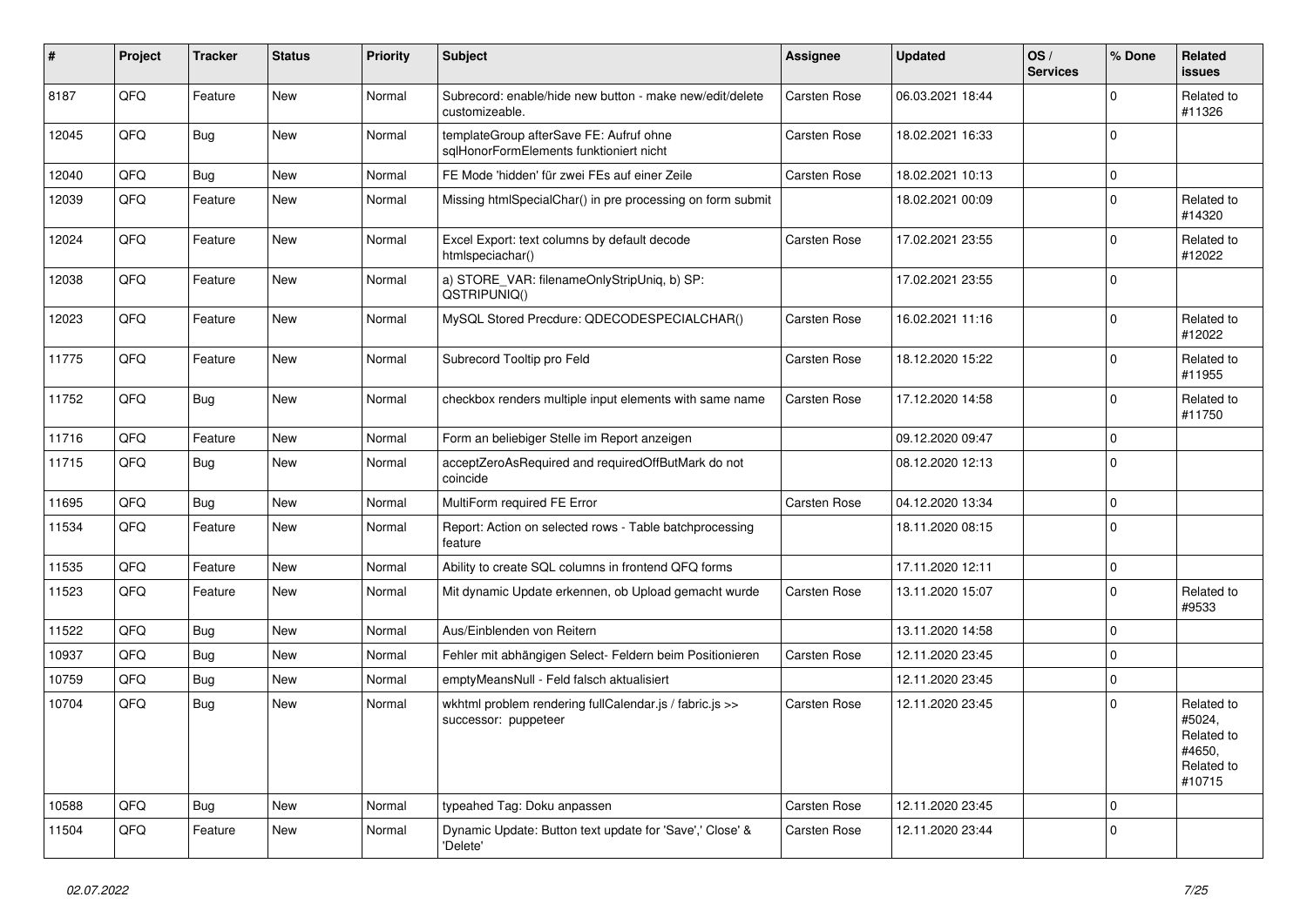| #     | Project | <b>Tracker</b> | <b>Status</b> | <b>Priority</b> | Subject                                                                                            | <b>Assignee</b>     | <b>Updated</b>   | OS/<br><b>Services</b> | % Done       | <b>Related</b><br><b>issues</b> |
|-------|---------|----------------|---------------|-----------------|----------------------------------------------------------------------------------------------------|---------------------|------------------|------------------------|--------------|---------------------------------|
| 11239 | QFQ     | Bug            | New           | Normal          | Radiobutton (plain): horizontales Rendern abhängig vom<br>Datentyp in der Datenbank                | <b>Carsten Rose</b> | 30.09.2020 18:37 |                        | $\Omega$     |                                 |
| 11195 | QFQ     | <b>Bug</b>     | <b>New</b>    | Low             | Dynamic Update: Note not updated if new text is empty<br>(v20.4)                                   |                     | 25.09.2020 11:14 |                        | $\Omega$     |                                 |
| 11080 | QFQ     | Feature        | <b>New</b>    | Normal          | Send MQTT messages                                                                                 | Carsten Rose        | 29.08.2020 19:49 |                        | $\mathbf 0$  |                                 |
| 10996 | QFQ     | Feature        | <b>New</b>    | Normal          | Download video via sip: no seek                                                                    | Carsten Rose        | 12.08.2020 14:18 |                        | $\mathbf 0$  |                                 |
| 10976 | QFQ     | Feature        | <b>New</b>    | Normal          | Excel Export Verbesserungen                                                                        | <b>Carsten Rose</b> | 06.08.2020 10:56 |                        | $\Omega$     |                                 |
| 10890 | QFQ     | Bug            | <b>New</b>    | Normal          | AutoCron hangs                                                                                     |                     | 20.07.2020 13:56 |                        | $\mathbf 0$  |                                 |
| 10874 | QFQ     | Feature        | New           | Normal          | Erstellen eines Foreign Keys in der Tabelle "FormElement"                                          |                     | 13.07.2020 10:11 |                        | $\mathbf 0$  |                                 |
| 10819 | QFQ     | Feature        | <b>New</b>    | Normal          | Persistent SIP - second try                                                                        | Carsten Rose        | 29.06.2020 23:02 |                        | $\mathbf 0$  | Related to<br>#6261             |
| 10763 | QFQ     | Feature        | <b>New</b>    | Normal          | form accessed and submitted despite logout?                                                        |                     | 16.06.2020 11:43 |                        | $\mathbf 0$  |                                 |
| 3432  | QFQ     | Feature        | <b>New</b>    | Normal          | subrecord: dynamicUpdate                                                                           | Carsten Rose        | 11.06.2020 21:10 |                        | $\mathbf 0$  | Related to<br>#5691             |
| 10658 | QFQ     | <b>Bug</b>     | New           | Normal          | processReadOnly broken                                                                             | <b>Carsten Rose</b> | 27.05.2020 17:55 |                        | $\mathbf 0$  |                                 |
| 5345  | QFQ     | Feature        | <b>New</b>    | Normal          | Report: UPDATE / INSERT / DELETE statements should<br>trigger subqueries, depending on the result. | Carsten Rose        | 27.05.2020 16:11 |                        | $\Omega$     |                                 |
| 10593 | QFQ     | Feature        | <b>New</b>    | Normal          | label2: text behind input element                                                                  | Carsten Rose        | 16.05.2020 10:57 |                        | $\mathbf 0$  |                                 |
| 5559  | QFQ     | Bug            | <b>New</b>    | Normal          | FE.type = Upload: 'accept' might contain variables                                                 | Carsten Rose        | 11.05.2020 21:23 |                        | $\mathbf 0$  |                                 |
| 10384 | QFQ     | Feature        | <b>New</b>    | Normal          | Parameter Exchange QFQ Instances                                                                   |                     | 07.05.2020 09:38 |                        | $\pmb{0}$    |                                 |
| 10322 | QFQ     | Bug            | <b>New</b>    | Normal          | FormElement / Radio: missing column 'enum' >> FE not<br>reported                                   | Carsten Rose        | 07.05.2020 09:37 |                        | $\mathbf{0}$ |                                 |
| 10119 | QFQ     | Feature        | <b>New</b>    | Normal          | Dropdown (selectlist) & Type Ahead: format and catagorize<br>list                                  | Carsten Rose        | 07.05.2020 09:36 |                        | $\mathbf 0$  |                                 |
| 10082 | QFQ     | Bug            | <b>New</b>    | Normal          | FE.type=SELECT - 'sanatize' Class                                                                  | Carsten Rose        | 07.05.2020 09:36 |                        | $\mathbf 0$  | Related to<br>#10081            |
| 4050  | QFQ     | Feature        | <b>New</b>    | Normal          | sql.log: 1) FormElement ID which causes a specific action,<br>2) Result in the same row.           | Carsten Rose        | 15.04.2020 11:35 |                        | $\Omega$     | Related to<br>#5458             |
| 10324 | QFQ     | Bug            | New           | Normal          | Excel Export mit Template funktioniert nur, wenn Template<br>vor uid kommt                         |                     | 30.03.2020 11:20 |                        | $\Omega$     | Related to<br>#10257            |
| 10115 | QFQ     | Feature        | <b>New</b>    | Normal          | TypeAhead: static list                                                                             | Carsten Rose        | 26.02.2020 16:42 |                        | 100          |                                 |
| 9783  | QFQ     | Bug            | <b>New</b>    | Normal          | Email with special characters                                                                      | Carsten Rose        | 01.02.2020 23:22 |                        | $\pmb{0}$    |                                 |
| 9811  | QFQ     | Feature        | <b>New</b>    | Normal          | Report: tag every n'th row                                                                         | <b>Carsten Rose</b> | 01.02.2020 23:22 |                        | $\mathbf 0$  |                                 |
| 9781  | QFQ     | Feature        | <b>New</b>    | Normal          | Button: CSS class to make buttons smaller                                                          | <b>Carsten Rose</b> | 01.02.2020 23:22 |                        | $\mathbf 0$  |                                 |
| 9707  | QFQ     | Feature        | New           | Normal          | SIP security: encode pageld and check pageld on decode                                             | <b>Carsten Rose</b> | 01.02.2020 23:22 |                        | $\mathbf 0$  |                                 |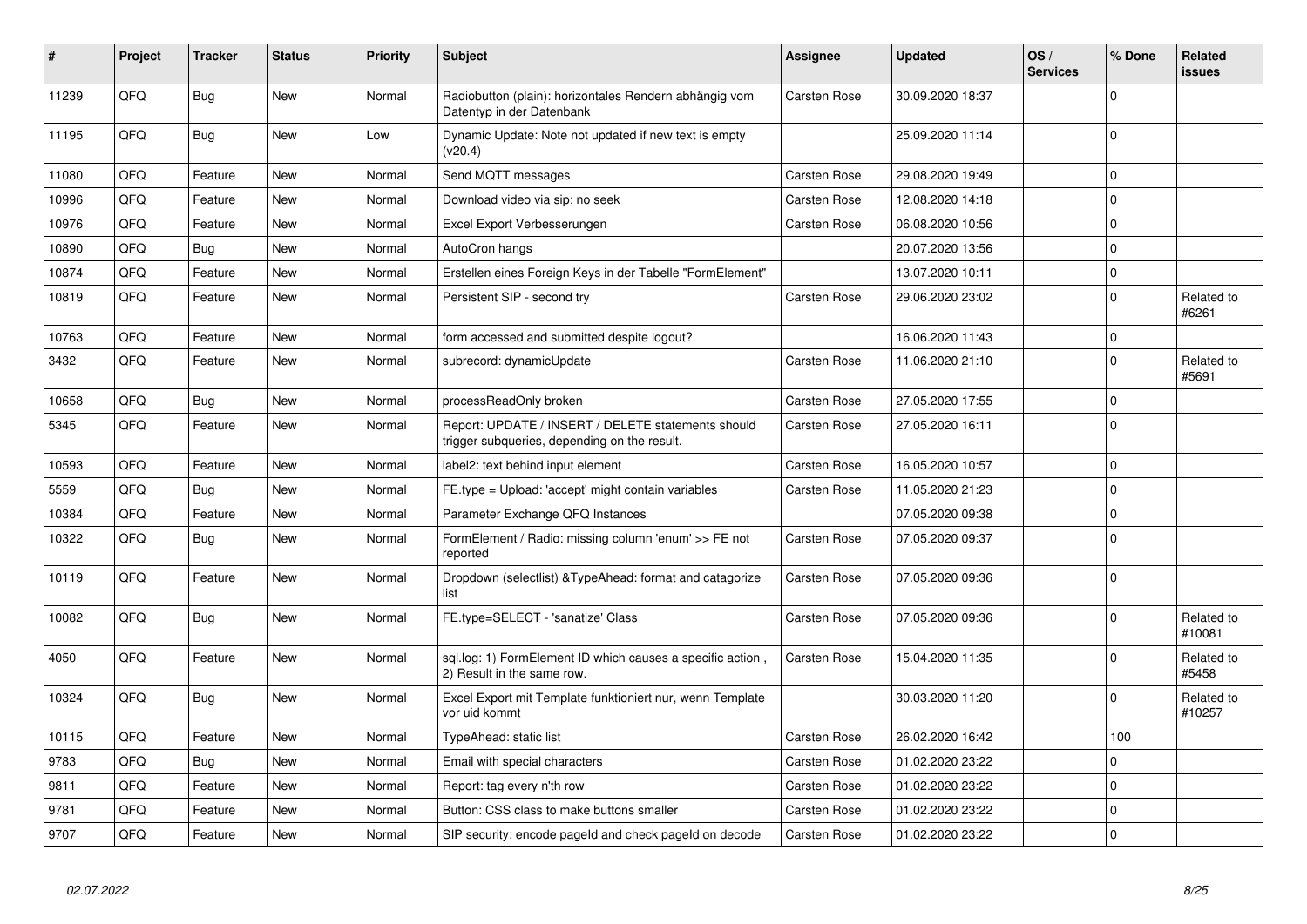| $\sharp$ | Project | <b>Tracker</b> | <b>Status</b> | <b>Priority</b> | <b>Subject</b>                                                                                         | <b>Assignee</b>     | <b>Updated</b>   | OS/<br><b>Services</b> | % Done       | <b>Related</b><br><b>issues</b>                                      |
|----------|---------|----------------|---------------|-----------------|--------------------------------------------------------------------------------------------------------|---------------------|------------------|------------------------|--------------|----------------------------------------------------------------------|
| 9706     | QFQ     | Feature        | <b>New</b>    | Normal          | Multi File Upload (hidden template group)                                                              | <b>Carsten Rose</b> | 01.02.2020 23:22 |                        | $\Omega$     | Related to<br>#7521,<br>Related to<br>#5562,<br>Related to<br>#13330 |
| 9533     | QFQ     | Bug            | <b>New</b>    | Normal          | FE.type=upload: Check in 'beforeSave' if upload is given                                               | Carsten Rose        | 01.02.2020 23:22 |                        | 0            | Related to<br>#11523                                                 |
| 9537     | QFQ     | Feature        | <b>New</b>    | Normal          | FormEditor: Edit fieldset in FrontEnd                                                                  | Carsten Rose        | 01.02.2020 23:22 |                        | $\Omega$     |                                                                      |
| 9352     | QFQ     | Feature        | New           | Normal          | FE 'Native' fire slaveld, sqlAfter, sqlIns                                                             | Carsten Rose        | 01.02.2020 23:22 |                        | 0            |                                                                      |
| 9317     | QFQ     | Bug            | <b>New</b>    | Normal          | FE.type=note: with dynamic show/hidden an empty label<br>causes trouble                                | Carsten Rose        | 01.02.2020 23:22 |                        | $\pmb{0}$    |                                                                      |
| 9275     | QFQ     | Bug            | New           | Normal          | autcron: t3 page, which takes to long to respond, is not<br>reported properly                          | Carsten Rose        | 01.02.2020 23:22 |                        | 100          |                                                                      |
| 9177     | QFQ     | <b>Bug</b>     | <b>New</b>    | Normal          | Bug? QFQ tries to save an action FE, which has real<br>existing column name                            | Carsten Rose        | 01.02.2020 23:22 |                        | $\Omega$     |                                                                      |
| 9208     | QFQ     | Feature        | New           | Normal          | Manage 'recent' records                                                                                | Carsten Rose        | 01.02.2020 23:22 |                        | $\mathbf 0$  |                                                                      |
| 9136     | QFQ     | Feature        | <b>New</b>    | Normal          | Create ZIP files with dynamic PDFs                                                                     | Carsten Rose        | 01.02.2020 23:22 |                        | 0            |                                                                      |
| 9127     | QFQ     | Bug            | New           | Normal          | Error Message: change 'roll over' color - text not readable                                            | Carsten Rose        | 01.02.2020 23:22 |                        | $\pmb{0}$    |                                                                      |
| 9129     | QFQ     | Feature        | <b>New</b>    | Normal          | sqlValidate: Message as notification, not as error                                                     | Carsten Rose        | 01.02.2020 23:22 |                        | $\mathbf 0$  | Related to<br>#9128                                                  |
| 9128     | QFQ     | Feature        | New           | Normal          | Error Message: not replaced variables- a) replace back to<br>'{{', b) underline                        | <b>Carsten Rose</b> | 01.02.2020 23:22 |                        | 0            | Related to<br>#9129                                                  |
| 8975     | QFQ     | Feature        | <b>New</b>    | Normal          | Report Notation: 2.0                                                                                   | Carsten Rose        | 01.02.2020 23:22 |                        | $\Omega$     | Related to<br>#8963                                                  |
| 8049     | QFQ     | <b>Bug</b>     | New           | Normal          | FE.type=note, column 'value': text moves some pixel to top<br>after save                               | Carsten Rose        | 01.02.2020 23:22 |                        | $\mathbf{0}$ |                                                                      |
| 8806     | QFQ     | Feature        | <b>New</b>    | Normal          | SQL Function nl2br                                                                                     | Carsten Rose        | 01.02.2020 23:22 |                        | $\mathbf 0$  |                                                                      |
| 8719     | QFQ     | Feature        | <b>New</b>    | Normal          | extraButtonLock: add support for 0/1                                                                   | <b>Carsten Rose</b> | 01.02.2020 23:22 |                        | $\mathbf 0$  |                                                                      |
| 8336     | QFQ     | Feature        | <b>New</b>    | Normal          | Form > modified > Close New: a) Optional disable popup, b)<br>custom text, c) mode on save: close stay | Carsten Rose        | 01.02.2020 23:22 |                        | $\Omega$     | Related to<br>#8335                                                  |
| 8089     | QFQ     | Feature        | <b>New</b>    | Normal          | Copy/Paste for FormElements                                                                            | Carsten Rose        | 01.02.2020 23:22 |                        | $\mathbf 0$  |                                                                      |
| 7924     | QFQ     | Feature        | <b>New</b>    | Normal          | Radio/Checkbox with Tooltip                                                                            | Carsten Rose        | 01.02.2020 23:22 |                        | $\pmb{0}$    |                                                                      |
| 7795     | QFQ     | Bug            | <b>New</b>    | Normal          | Readonly Form: Typeahead-Felder                                                                        | Carsten Rose        | 01.02.2020 23:22 |                        | $\mathbf 0$  | Related to<br>#10640                                                 |
| 7685     | QFQ     | Bug            | <b>New</b>    | Normal          | Open FormElement from QFQ error message and save<br>modified record: error about missing {{formId:F}}  | Carsten Rose        | 01.02.2020 23:22 |                        | $\Omega$     |                                                                      |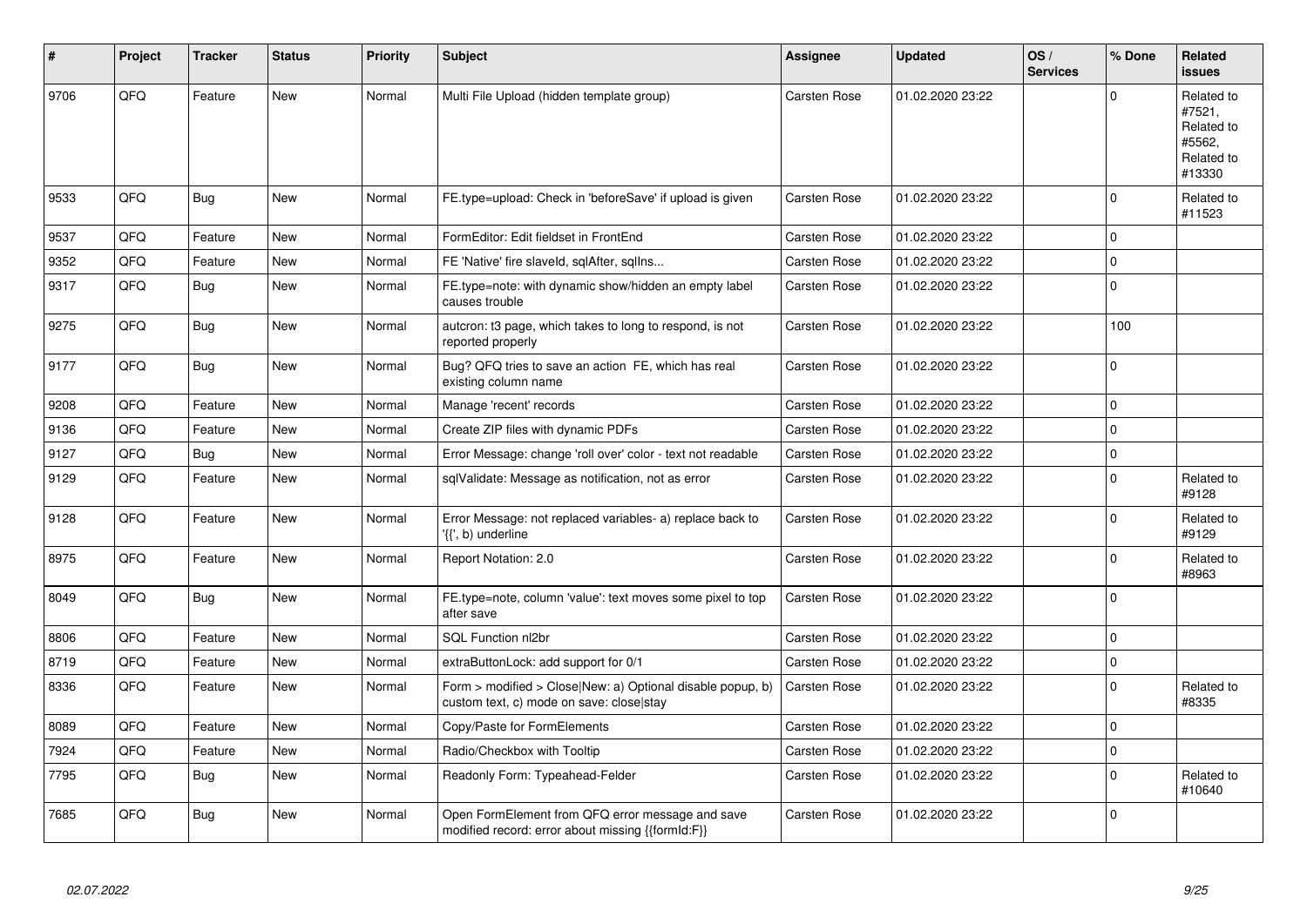| #    | Project | <b>Tracker</b> | <b>Status</b> | <b>Priority</b> | <b>Subject</b>                                                                                                   | <b>Assignee</b>     | <b>Updated</b>   | OS/<br><b>Services</b> | % Done      | Related<br>issues      |
|------|---------|----------------|---------------|-----------------|------------------------------------------------------------------------------------------------------------------|---------------------|------------------|------------------------|-------------|------------------------|
| 7547 | QFQ     | <b>Bug</b>     | <b>New</b>    | Normal          | Error Message in afterSave: wrong parameter column<br>reported                                                   | <b>Carsten Rose</b> | 01.02.2020 23:22 |                        | $\mathbf 0$ |                        |
| 7524 | QFQ     | Bug            | New           | Normal          | QFQ throws a 'General Error' if 'fileadmin/protected/log/' is<br>not writeable                                   | Carsten Rose        | 01.02.2020 23:22 |                        | $\mathbf 0$ |                        |
| 7513 | QFQ     | Bug            | New           | Normal          | Radios not correct aligned                                                                                       | Carsten Rose        | 01.02.2020 23:22 |                        | $\mathbf 0$ |                        |
| 7812 | QFQ     | Feature        | New           | Normal          | FE 'Subrecord' - new option 'subrecordShowFilter',<br>'subrecordPaging'                                          | Carsten Rose        | 01.02.2020 23:22 |                        | $\mathbf 0$ |                        |
| 7520 | QFQ     | Feature        | <b>New</b>    | Normal          | QR Code:  AS _qr ( AS _link)                                                                                     | Carsten Rose        | 01.02.2020 23:22 |                        | $\mathbf 0$ |                        |
| 7519 | QFQ     | Feature        | <b>New</b>    | Normal          | Select: Multi                                                                                                    | <b>Carsten Rose</b> | 01.02.2020 23:22 |                        | $\mathbf 0$ |                        |
| 7512 | QFQ     | <b>Bug</b>     | New           | Normal          | FE: inputType=number >> 'pattern' is not respected                                                               | <b>Carsten Rose</b> | 01.02.2020 23:22 |                        | $\mathbf 0$ |                        |
| 7002 | QFQ     | <b>Bug</b>     | <b>New</b>    | Normal          | Dynamic Update: row does not disappear / appear                                                                  | Carsten Rose        | 01.02.2020 23:22 |                        | $\mathbf 0$ |                        |
| 7109 | QFQ     | Feature        | <b>New</b>    | Normal          | Dynamic Updates: row/element hide                                                                                | Carsten Rose        | 01.02.2020 23:22 |                        | $\mathbf 0$ | Has duplicate<br>#4081 |
| 4082 | QFQ     | Feature        | New           | Normal          | Dynamic Update: modeSql - useful default                                                                         | Carsten Rose        | 01.02.2020 23:22 |                        | $\mathbf 0$ |                        |
| 7574 | QFQ     | Bug            | New           | Normal          | Substitute error: form element not reported / dont parse<br>Form.note                                            | Carsten Rose        | 01.02.2020 23:21 |                        | $\mathbf 0$ |                        |
| 9602 | QFQ     | Feature        | <b>New</b>    | Normal          | Form definition as JSON                                                                                          | Carsten Rose        | 01.02.2020 23:21 |                        | $\mathbf 0$ | Related to<br>#9600    |
| 7683 | QFQ     | Feature        | <b>New</b>    | Normal          | Special column names in '{{ SELECT  AS _link }}' should<br>be detected                                           | Carsten Rose        | 01.02.2020 23:21 |                        | $\mathbf 0$ |                        |
| 7681 | QFQ     | Feature        | <b>New</b>    | Normal          | Optional switch off 'check for modified record'                                                                  | Carsten Rose        | 01.02.2020 23:21 |                        | $\mathbf 0$ |                        |
| 7521 | QFQ     | Feature        | New           | Normal          | TemplateGroup: fe.type=upload                                                                                    | Carsten Rose        | 01.02.2020 23:21 |                        | $\mathbf 0$ | Related to<br>#9706    |
| 7261 | QFQ     | <b>Bug</b>     | New           | Normal          | Report pathFilename for user without path, only the filename                                                     | Carsten Rose        | 01.02.2020 23:21 |                        | 0           |                        |
| 7219 | QFQ     | Bug            | New           | Normal          | typeSheadSql / typeAheadSqlPrefetch: change to curly<br>braces                                                   | <b>Carsten Rose</b> | 01.02.2020 23:21 |                        | $\mathbf 0$ |                        |
| 7481 | QFQ     | Feature        | <b>New</b>    | Normal          | Detect 'BaseUrl' automatically                                                                                   | Carsten Rose        | 01.02.2020 23:21 |                        | $\mathbf 0$ |                        |
| 7342 | QFQ     | Feature        | <b>New</b>    | Normal          | add content $=$ hide this                                                                                        | Carsten Rose        | 01.02.2020 23:21 |                        | $\mathbf 0$ |                        |
| 7280 | QFQ     | Feature        | New           | Normal          | recently used table                                                                                              | <b>Carsten Rose</b> | 01.02.2020 23:21 |                        | $\mathbf 0$ |                        |
| 7239 | QFQ     | Feature        | New           | Normal          | TinyMCE: html tag whitelist                                                                                      | Carsten Rose        | 01.02.2020 23:21 |                        | $\mathbf 0$ | Related to<br>#14320   |
| 7175 | QFQ     | Feature        | New           | Normal          | Upload: md5 hash as filename                                                                                     | Carsten Rose        | 01.02.2020 23:21 |                        | 0           |                        |
| 7014 | QFQ     | <b>Bug</b>     | New           | Normal          | Sending invalid emails succeeds when<br>debug.redirectAllMailTo is set                                           | Carsten Rose        | 01.02.2020 23:21 |                        | $\mathbf 0$ |                        |
| 6912 | QFQ     | Bug            | New           | Normal          | error Message Var 'deadline' already set in SIP - in Form<br>with FE.value={{deadline:R:::{{deadlinePeriod:Y}}}} | Carsten Rose        | 01.02.2020 23:21 |                        | $\mathbf 0$ |                        |
| 7119 | QFQ     | Feature        | New           | Normal          | Upload: scaleDownWidth, scaleDownHeight                                                                          | Carsten Rose        | 01.02.2020 23:21 |                        | $\pmb{0}$   |                        |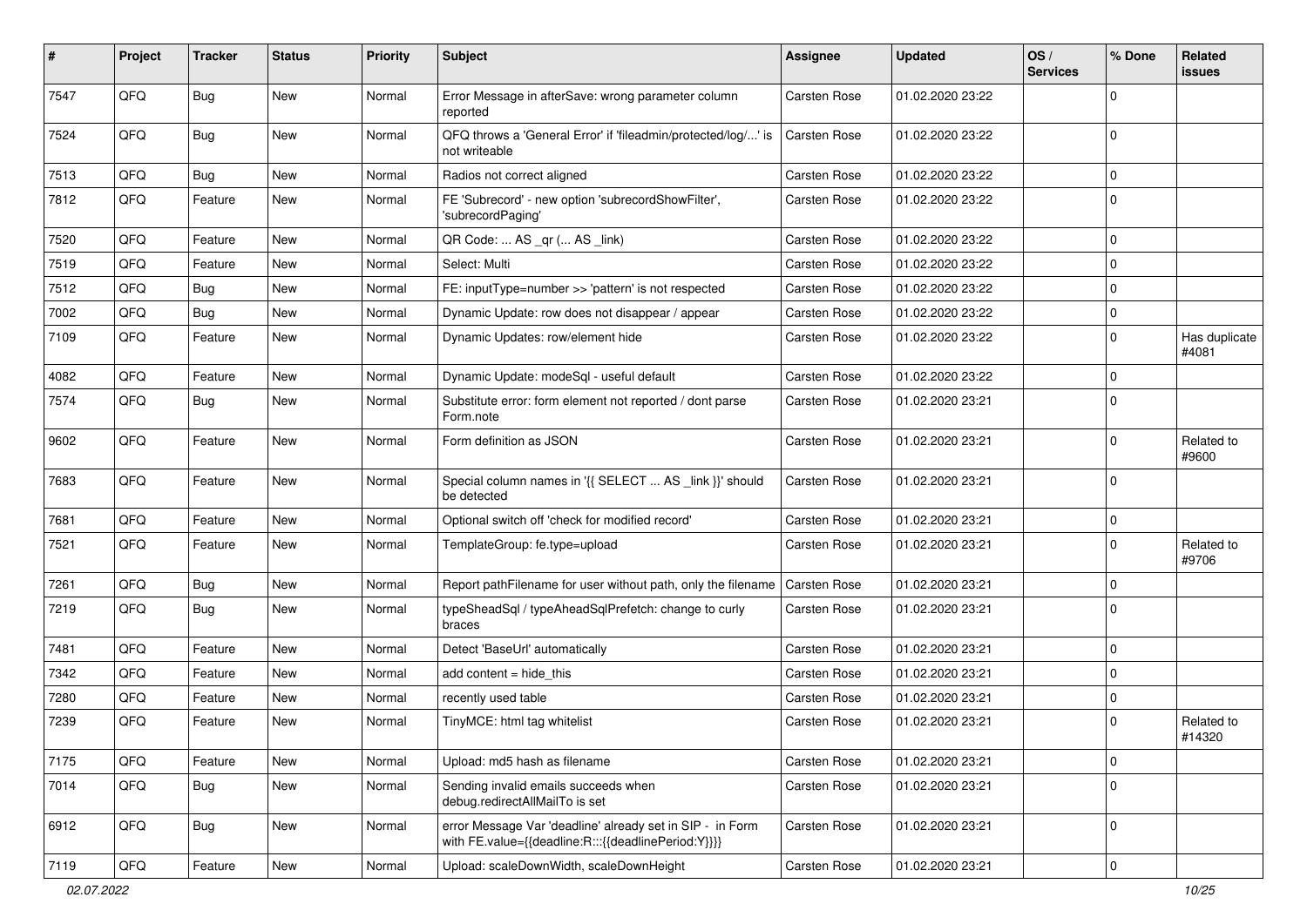| #     | Project | <b>Tracker</b> | <b>Status</b> | <b>Priority</b> | <b>Subject</b>                                                                                                             | <b>Assignee</b>     | <b>Updated</b>   | OS/<br><b>Services</b> | % Done       | <b>Related</b><br><b>issues</b>             |
|-------|---------|----------------|---------------|-----------------|----------------------------------------------------------------------------------------------------------------------------|---------------------|------------------|------------------------|--------------|---------------------------------------------|
| 7102  | QFQ     | Feature        | New           | Normal          | Comment sign in report: '#' and '--'                                                                                       | <b>Carsten Rose</b> | 01.02.2020 23:21 |                        | 0            |                                             |
| 7099  | QFQ     | Feature        | <b>New</b>    | Normal          | Redesign FormEditor                                                                                                        | Carsten Rose        | 01.02.2020 23:21 |                        | 0            |                                             |
| 6855  | QFQ     | Feature        | New           | Normal          | With {{feUser:U}}!={{feUser:T}}: Save / Delete: only possible<br>with {{feUserSave:U}}='yes' and '{{feUserDelete:U}}='yes' | Carsten Rose        | 01.02.2020 23:21 |                        | $\mathbf{0}$ |                                             |
| 6677  | QFQ     | <b>Bug</b>     | New           | Normal          | Error message FE Action Element: no/wrong FE reference<br>who cause the problem.                                           | <b>Carsten Rose</b> | 01.02.2020 23:21 |                        | 0            |                                             |
| 6765  | QFQ     | Feature        | <b>New</b>    | Normal          | Moeglichkeit via QFQ eigene Logs zu schreiben                                                                              | <b>Carsten Rose</b> | 01.02.2020 23:21 |                        | 0            |                                             |
| 6609  | QFQ     | Feature        | <b>New</b>    | Normal          | Formlet: JSON API erweitern                                                                                                | Carsten Rose        | 01.02.2020 23:21 |                        | 50           |                                             |
| 6594  | QFQ     | Feature        | <b>New</b>    | Normal          | Excel: on download, check if there is a valid sip                                                                          | <b>Carsten Rose</b> | 01.02.2020 23:21 |                        | 0            |                                             |
| 6483  | QFQ     | Bug            | New           | Normal          | R Store funktioniert nicht bei 'Report Notation' im FE                                                                     | Carsten Rose        | 01.02.2020 23:21 |                        | 0            |                                             |
| 6462  | QFQ     | Bug            | <b>New</b>    | Normal          | File Upload: Nutzlose Fehlermeldung wenn Datei zu gross                                                                    | Carsten Rose        | 01.02.2020 23:21 |                        | 0            | Related to<br>#6139                         |
| 6437  | QFQ     | Feature        | New           | Normal          | Neuer Mode Button bei FormElementen                                                                                        | <b>Carsten Rose</b> | 01.02.2020 23:21 |                        | 0            | Related to<br>#9668,<br>Blocked by<br>#9678 |
| 6292  | QFQ     | Feature        | <b>New</b>    | Normal          | Download: File speichern mit Hash aber original Filename in<br>der Datenbank vermerken fuer Downloads                      | <b>Carsten Rose</b> | 01.02.2020 23:21 |                        | 0            |                                             |
| 6289  | QFQ     | Feature        | New           | Normal          | Form: Log                                                                                                                  | Carsten Rose        | 01.02.2020 23:21 |                        | 0            |                                             |
| 5576  | QFQ     | Bug            | <b>New</b>    | Normal          | Using MySQL 'DROP' requires privilege - wich is not really<br>necessary.                                                   | Carsten Rose        | 01.02.2020 23:21 |                        | 0            |                                             |
| 5131  | QFQ     | Feature        | <b>New</b>    | Normal          | Activate Spin Gear ('wait/busy' indicator) via LINK attribute                                                              | Carsten Rose        | 01.02.2020 23:21 |                        | 0            |                                             |
| 4250  | QFQ     | Feature        | New           | Normal          | AutoCron in QFQ via PHP                                                                                                    | Carsten Rose        | 01.02.2020 23:21 |                        | 0            | Related to<br>#3292.<br>Related to<br>#3291 |
| 3547  | QFQ     | Bug            | <b>New</b>    | Normal          | FE of type 'note' causes writing of empty fields.                                                                          | <b>Carsten Rose</b> | 01.02.2020 23:21 |                        | 0            |                                             |
| 3504  | QFQ     | Feature        | <b>New</b>    | Normal          | Logging: welche Action FEs werden wann wie ausgefuehrt                                                                     | Carsten Rose        | 01.02.2020 23:21 |                        | 0            | Related to<br>#5458.<br>Related to<br>#4092 |
| 10014 | QFQ     | Feature        | New           | Normal          | Manual.rst: describe behaviour and process order of<br>fillStoreVar, slaveId, sqlBefore,                                   | <b>Carsten Rose</b> | 01.02.2020 22:31 |                        | 0            |                                             |
| 9855  | QFQ     | <b>Bug</b>     | New           | Normal          | Required Check                                                                                                             |                     | 01.02.2020 15:56 |                        | $\mathbf 0$  |                                             |
| 9773  | QFQ     | <b>Bug</b>     | New           | Normal          | form.parameter.formModeGlobal=requiredOff                                                                                  | Carsten Rose        | 01.02.2020 15:56 |                        | 0            |                                             |
| 9983  | QFQ     | Feature        | New           | Normal          | Report Notation: new keyword 'range'                                                                                       | Carsten Rose        | 01.02.2020 15:55 |                        | 0            |                                             |
| 7920  | QFQ     | Feature        | New           | Normal          | FE: Syntax Highlight, Zeinlenumbruch                                                                                       | Carsten Rose        | 01.02.2020 10:03 |                        | 0            |                                             |
| 5782  | QFG     | Feature        | New           | Normal          | NextCloud API                                                                                                              | Carsten Rose        | 01.02.2020 10:02 |                        | 0            |                                             |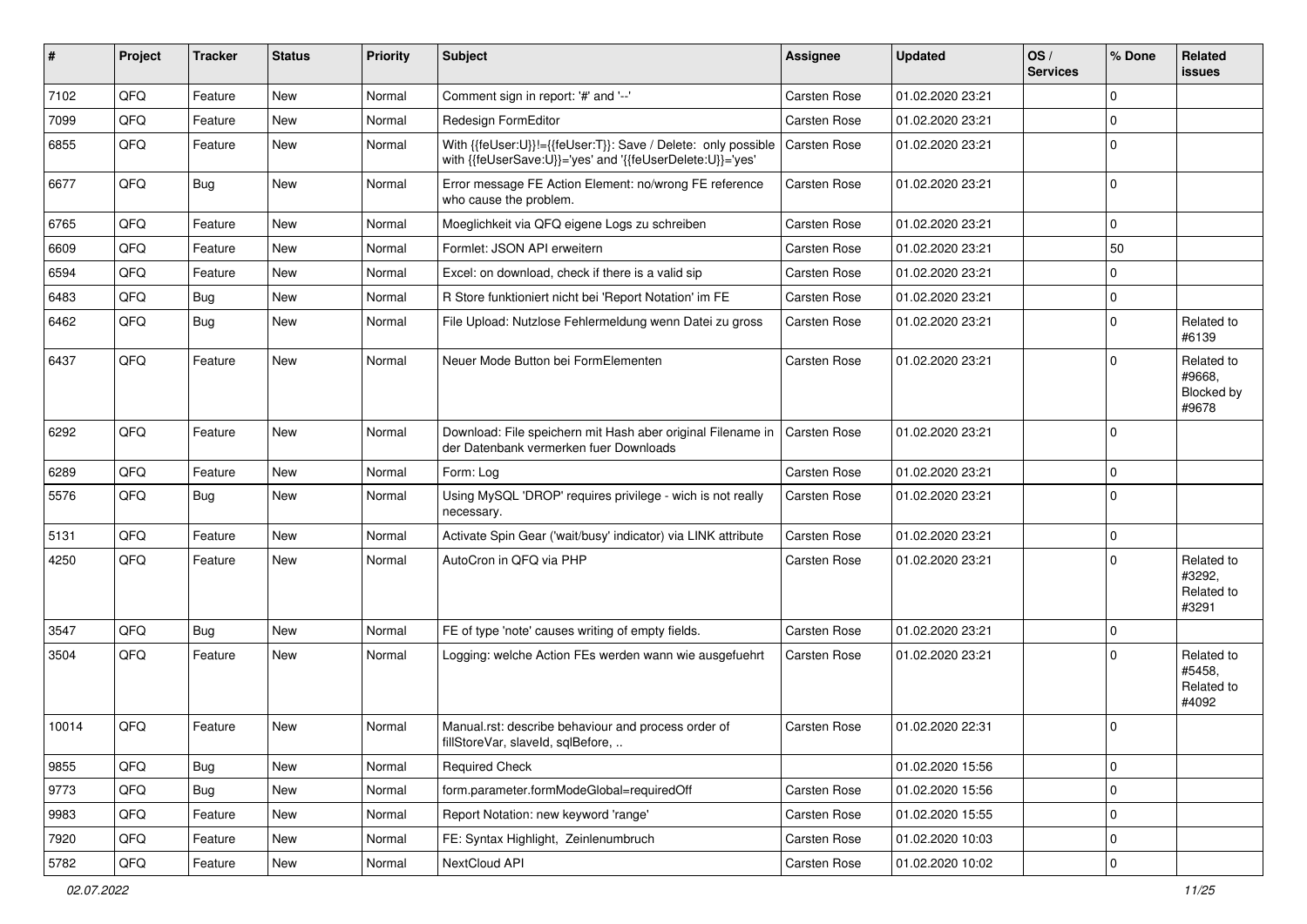| ∦     | Project | <b>Tracker</b> | <b>Status</b> | <b>Priority</b> | <b>Subject</b>                                                                                                                        | <b>Assignee</b>     | <b>Updated</b>   | OS/<br><b>Services</b> | % Done       | <b>Related</b><br><b>issues</b>             |
|-------|---------|----------------|---------------|-----------------|---------------------------------------------------------------------------------------------------------------------------------------|---------------------|------------------|------------------------|--------------|---------------------------------------------|
| 7660  | QFQ     | Feature        | New           | Normal          | IMAP: import mails to DB, move / delete mails                                                                                         | Carsten Rose        | 01.02.2020 09:52 |                        | 0            |                                             |
| 9927  | QFQ     | Feature        | <b>New</b>    | Normal          | QFQ Update: a) Update nur machen wenn BE User<br>eingeloggt ist., b) Bei Fehler genaue Meldung welcher<br>Updateschritt Probleme hat. | Carsten Rose        | 22.01.2020 12:59 |                        | 0            |                                             |
| 9853  | QFQ     | Feature        | <b>New</b>    | Normal          | Check das SQL / QFQ / Mail Logfile geschrieben wird                                                                                   |                     | 09.01.2020 11:15 |                        | 0            |                                             |
| 9777  | QFQ     | Feature        | <b>New</b>    | Normal          | Logging QFQ Variables                                                                                                                 | Carsten Rose        | 16.12.2019 17:17 |                        | 0            |                                             |
| 8702  | QFQ     | Feature        | New           | Normal          | Load Record which is locked: missing user info                                                                                        | Carsten Rose        | 11.12.2019 16:16 |                        | 0            | Related to<br>#9789                         |
| 4756  | QFQ     | Bug            | <b>New</b>    | Normal          | Form dirty even nothing changes                                                                                                       | <b>Carsten Rose</b> | 11.12.2019 16:16 |                        | 0            |                                             |
| 7480  | QFQ     | Feature        | <b>New</b>    | Normal          | Record History (Undo / Redo)                                                                                                          | Carsten Rose        | 11.12.2019 16:16 |                        | $\mathbf{0}$ | Related to<br>#2361                         |
| 6602  | QFQ     | Feature        | New           | Normal          | Formlet: in Report auf Mausklick ein mini-form oeffnen                                                                                | Carsten Rose        | 11.12.2019 16:16 |                        | 0            |                                             |
| 4023  | QFQ     | Feature        | <b>New</b>    | Normal          | prepared statements - FE action: salveld, sqllnsert,<br>sqlUpdate, sqlDelete, sqlBefore, sqlAfter                                     | Carsten Rose        | 11.12.2019 16:15 |                        | 0            |                                             |
| 2361  | QFQ     | Feature        | <b>New</b>    | Normal          | Logging wer/wann/wo welches Formular aufgerufen hat                                                                                   | Carsten Rose        | 11.12.2019 16:15 |                        | 0            | Related to<br>#4432.<br>Related to<br>#7480 |
| 14371 | QFQ     | Feature        | Priorize      | Normal          | LDAP via REPORT                                                                                                                       | Carsten Rose        | 19.06.2022 16:37 |                        | 0            |                                             |
| 14290 | QFQ     | Feature        | Priorize      | Normal          | FormEditor: Show Table Definition                                                                                                     | <b>Carsten Rose</b> | 19.06.2022 16:37 |                        | 0            |                                             |
| 14283 | QFQ     | Bug            | Priorize      | Normal          | HEIC / HEIF convert doesn't trigger                                                                                                   | <b>Carsten Rose</b> | 19.06.2022 16:37 |                        | 0            |                                             |
| 12452 | QFQ     | Feature        | Priorize      | Normal          | BaseURL: alsways with '/' at the end                                                                                                  | Carsten Rose        | 19.06.2022 13:45 |                        | 0            | Related to<br>#10782                        |
| 13943 | QFQ     | Bug            | Priorize      | Normal          | unable to find formgroup                                                                                                              | Enis Nuredini       | 28.05.2022 11:03 |                        | 0            |                                             |
| 13900 | QFQ     | Feature        | Priorize      | Normal          | Selenium: Check das Cookie/PDF funktioniert                                                                                           | Enis Nuredini       | 25.03.2022 12:45 |                        | 0            |                                             |
| 10569 | QFQ     | Feature        | Priorize      | Normal          | link blank more safe                                                                                                                  | Enis Nuredini       | 25.03.2022 12:44 |                        | 0            |                                             |
| 6140  | QFQ     | Bug            | Priorize      | Normal          | QFQ DnD Sort: Locked fields                                                                                                           | Benjamin Baer       | 21.03.2022 09:56 |                        | 0            |                                             |
| 6801  | QFQ     | Feature        | Priorize      | Normal          | Fabric: Maximize / FullIscreen                                                                                                        | Benjamin Baer       | 21.03.2022 09:56 |                        | 0            |                                             |
| 5562  | QFQ     | Feature        | Priorize      | Normal          | Drag'n'Drop fuer Uploads                                                                                                              | Benjamin Baer       | 21.03.2022 09:52 |                        | 0            | Related to<br>#9706                         |
| 6224  | QFG     | Feature        | Priorize      | Normal          | Dynamic update: fade in/out fields                                                                                                    | Benjamin Baer       | 21.03.2022 09:50 |                        | $\Omega$     |                                             |
| 5366  | QFQ     | Feature        | Priorize      | Normal          | Saving with keyboard shortcuts                                                                                                        | Benjamin Baer       | 21.03.2022 09:47 |                        | 0            |                                             |
| 6870  | QFQ     | Feature        | Priorize      | Normal          | Click on '_link' triggers an API call                                                                                                 | Benjamin Baer       | 03.01.2022 08:25 |                        | 0            |                                             |
| 2665  | QFQ     | <b>Bug</b>     | Priorize      | Normal          | Dynamic Update funktioniert nicht, wenn beim<br>entsprechenden FormElement eine size angegeben ist.                                   | Benjamin Baer       | 03.01.2022 08:12 |                        | 30           |                                             |
| 6566  | QFO     | <b>Bug</b>     | Priorize      | Normal          | Link Function 'delete': provided parameter missing on page<br>reload                                                                  | Benjamin Baer       | 03.01.2022 08:08 |                        | 0            |                                             |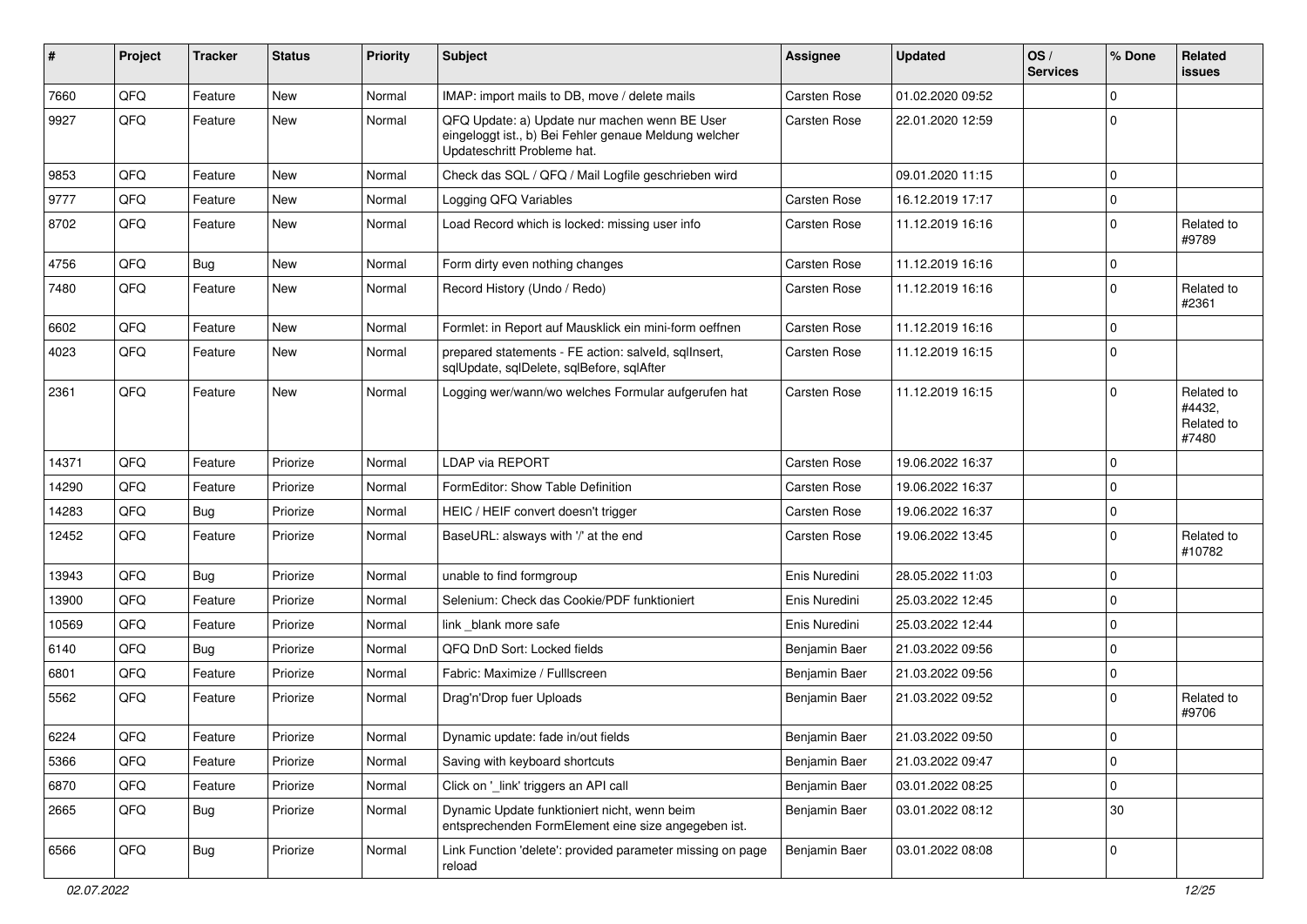| $\vert$ # | Project | <b>Tracker</b> | <b>Status</b> | <b>Priority</b> | <b>Subject</b>                                                                                           | <b>Assignee</b>     | <b>Updated</b>   | OS/<br><b>Services</b> | % Done       | Related<br><b>issues</b>                                                |
|-----------|---------|----------------|---------------|-----------------|----------------------------------------------------------------------------------------------------------|---------------------|------------------|------------------------|--------------|-------------------------------------------------------------------------|
| 4457      | QFQ     | <b>Bug</b>     | Priorize      | Normal          | typeahead: pressing return to select an item, saves the form<br>and closes the form.                     | Benjamin Baer       | 03.01.2022 08:01 |                        | $\Omega$     | Related to<br>#4398                                                     |
| 7965      | QFQ     | Feature        | Priorize      | Normal          | Input type 'text' with visual format - currency                                                          | Benjamin Baer       | 03.01.2022 07:45 |                        | $\mathbf 0$  |                                                                         |
| 9135      | QFQ     | Feature        | Priorize      | Normal          | Progress Bar generic / replace old hourglass download<br>popup                                           | Benjamin Baer       | 03.01.2022 07:43 |                        | 0            |                                                                         |
| 6116      | QFQ     | Bug            | Priorize      | High            | value of checkbox not saved                                                                              | <b>Carsten Rose</b> | 07.12.2021 17:19 |                        | $\mathbf 0$  |                                                                         |
| 9834      | QFQ     | <b>Bug</b>     | Priorize      | Normal          | Input elements with tag 'disabled' are missing on<br>form-submit: server option 'processReadOnly' broken | Carsten Rose        | 07.12.2021 16:43 |                        | $\mathbf 0$  | Related to<br>#9691,<br>Related to<br>#5305, Has<br>duplicate<br>#12331 |
| 8082      | QFQ     | Feature        | Priorize      | High            | Contact form without saving record                                                                       | Carsten Rose        | 07.12.2021 15:20 |                        | $\Omega$     | Related to<br>#8587,<br><b>Blocks</b><br>#11850                         |
| 12325     | QFQ     | Bug            | Priorize      | Normal          | MultiDB form.dblndex not working for report syntax                                                       | <b>Carsten Rose</b> | 07.09.2021 13:37 |                        | 0            | Related to<br>#12145,<br>Related to<br>#12314                           |
| 8204      | QFQ     | Feature        | Priorize      | High            | Position 'required mark'                                                                                 | <b>Carsten Rose</b> | 16.06.2021 13:44 |                        | $\Omega$     |                                                                         |
| 9121      | QFQ     | <b>Bug</b>     | Priorize      | High            | sip links have r and __dbIndexData set                                                                   | <b>Carsten Rose</b> | 12.06.2021 10:41 |                        | 0            |                                                                         |
| 9346      | QFQ     | Feature        | Priorize      | Normal          | beforeSave: check if an upload is given                                                                  | <b>Carsten Rose</b> | 11.06.2021 21:18 |                        | $\mathbf 0$  |                                                                         |
| 10012     | QFQ     | Feature        | Priorize      | Normal          | redirectAllMailTo: {{beEmail:T}}                                                                         | Carsten Rose        | 08.05.2021 09:54 |                        | $\mathbf 0$  | Related to<br>#12412,<br>Related to<br>#12413,<br>Related to<br>#10011  |
| 10011     | QFQ     | Feature        | Priorize      | Normal          | Offer new STORE_TYPO3 Variable 'beUser', 'beEmail'                                                       | Carsten Rose        | 08.05.2021 09:51 |                        | $\Omega$     | Related to<br>#10012,<br>Related to<br>#12511                           |
| 9668      | QFQ     | Feature        | Priorize      | Normal          | Form.mode: rename 'hidden' to 'hide'                                                                     | <b>Carsten Rose</b> | 05.05.2021 22:14 |                        | $\Omega$     | Related to<br>#6437                                                     |
| 8044      | QFQ     | Feature        | Priorize      | Normal          | Transaction: a) Form, b) Report                                                                          | Carsten Rose        | 05.05.2021 22:14 |                        | $\mathbf 0$  | Related to<br>#8043                                                     |
| 3867      | QFQ     | Feature        | Priorize      | Normal          | Readonly Formular: Template Groups add/delete<br>ausbeldnen                                              | Carsten Rose        | 05.05.2021 22:12 |                        | $\mathbf 0$  |                                                                         |
| 8963      | QFQ     | Feature        | Priorize      | Normal          | Setting values in a store: flexible way                                                                  | <b>Carsten Rose</b> | 05.05.2021 22:10 |                        | $\mathbf{0}$ | Related to<br>#8975                                                     |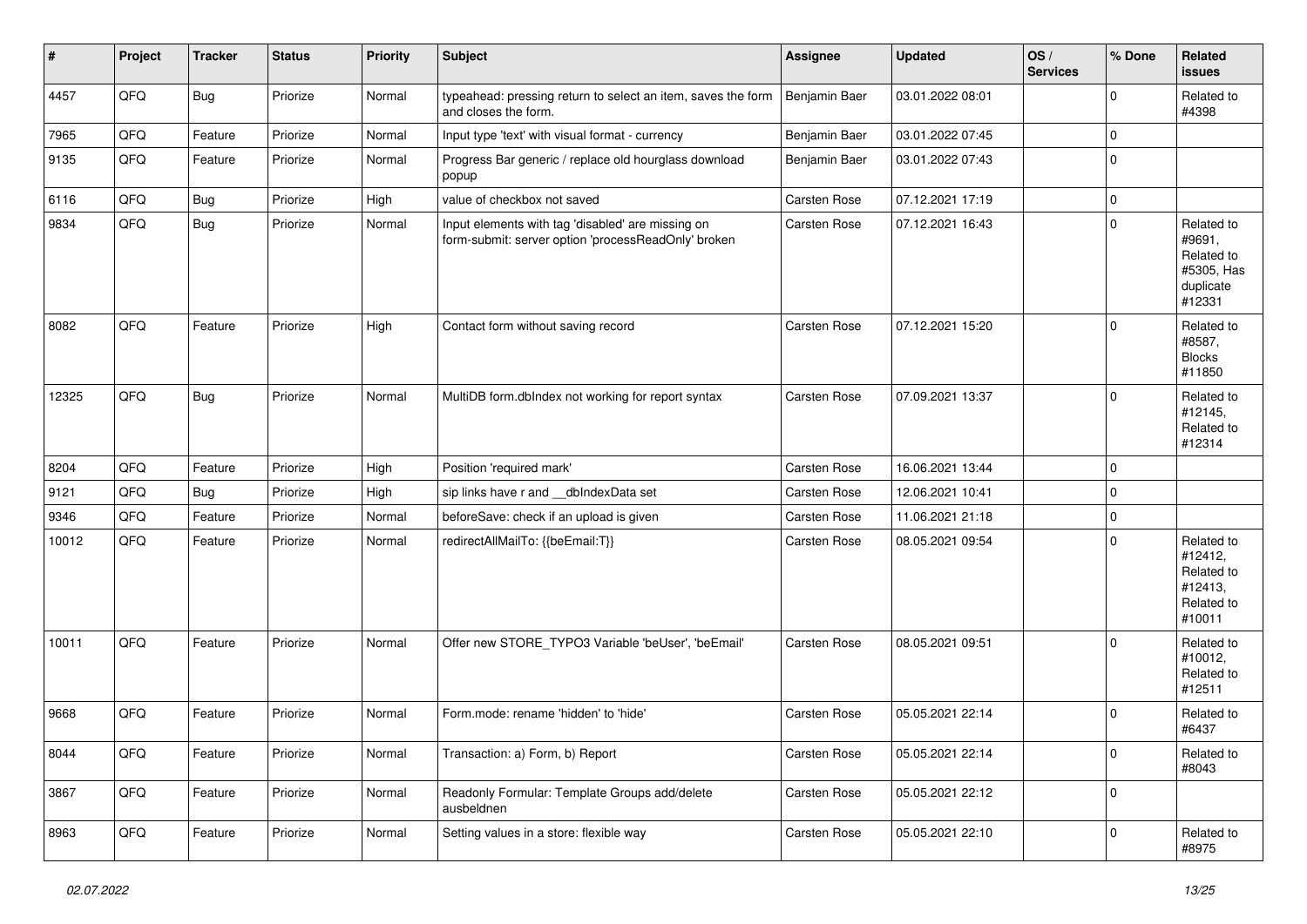| #     | Project | <b>Tracker</b> | <b>Status</b> | <b>Priority</b> | <b>Subject</b>                                                                                      | Assignee            | <b>Updated</b>   | OS/<br><b>Services</b> | % Done      | Related<br>issues   |
|-------|---------|----------------|---------------|-----------------|-----------------------------------------------------------------------------------------------------|---------------------|------------------|------------------------|-------------|---------------------|
| 9394  | QFQ     | Feature        | Priorize      | Normal          | REST: allow for non numerical ids in get requests                                                   | Carsten Rose        | 05.05.2021 22:10 |                        | $\Omega$    |                     |
| 11320 | QFQ     | Feature        | Priorize      | Normal          | Typo3 Version 10 support                                                                            | Carsten Rose        | 05.05.2021 22:09 |                        | $\mathbf 0$ |                     |
| 12503 | QFQ     | Feature        | Priorize      | Normal          | Detect dangerous UPDATE statement with missing WHERE                                                | Carsten Rose        | 05.05.2021 22:09 |                        | $\Omega$    |                     |
| 12504 | QFQ     | Feature        | Priorize      | Normal          | sql.log: report fe.id                                                                               | <b>Carsten Rose</b> | 05.05.2021 22:09 |                        | $\mathbf 0$ |                     |
| 9534  | QFQ     | <b>Bug</b>     | Priorize      | Urgent          | FE.type=upload: 'Unknown Mode: ID"                                                                  | Carsten Rose        | 03.05.2021 21:14 |                        | $\mathbf 0$ | Related to<br>#9532 |
| 9173  | QFQ     | Bug            | Priorize      | Urgent          | Stale Record Lock: Firefox                                                                          | Carsten Rose        | 03.05.2021 21:14 |                        | $\mathbf 0$ | Related to<br>#9789 |
| 9958  | QFQ     | Bug            | Priorize      | Normal          | Broken subrecord query: no error message                                                            | <b>Carsten Rose</b> | 05.02.2021 15:15 |                        | $\mathbf 0$ |                     |
| 10005 | QFQ     | Feature        | Priorize      | Normal          | Report / special column name:  AS _calendar                                                         | <b>Carsten Rose</b> | 03.06.2020 17:28 |                        | $\mathbf 0$ |                     |
| 10003 | QFQ     | Feature        | Priorize      | Normal          | fieldset: stronger visualize group                                                                  | Benjamin Baer       | 12.02.2020 08:13 |                        | $\mathbf 0$ |                     |
| 10015 | QFQ     | Feature        | Priorize      | Normal          | Monospace in Textarea                                                                               | Carsten Rose        | 03.02.2020 13:40 |                        | $\mathbf 0$ |                     |
| 7730  | QFQ     | Feature        | Priorize      | Normal          | SELECT Box: title in between                                                                        | Benjamin Baer       | 01.02.2020 23:22 |                        | $\mathbf 0$ |                     |
| 9968  | QFQ     | Feature        | Priorize      | Normal          | Tooltip in Links for Developer                                                                      | Carsten Rose        | 01.02.2020 23:17 |                        | $\mathbf 0$ |                     |
| 8277  | QFQ     | Feature        | Priorize      | Normal          | fe.parameter.default=                                                                               | Carsten Rose        | 01.02.2020 23:17 |                        | $\mathbf 0$ | Related to<br>#8113 |
| 9928  | QFQ     | Feature        | Priorize      | Normal          | SpecialColumnName: a) Deprecated: ' AS "_+tag " ', b)<br>New: ' AS "_ <tag1><tag2>" '</tag2></tag1> | Carsten Rose        | 01.02.2020 23:17 |                        | $\mathbf 0$ | Related to<br>#9929 |
| 9975  | QFQ     | <b>Bug</b>     | Priorize      | Normal          | Dropdown Menu: 'r:3' broken                                                                         | Carsten Rose        | 01.02.2020 10:13 |                        | $\mathbf 0$ |                     |
| 9947  | QFQ     | Bug            | Priorize      | Normal          | Unwanted error message if missing 'typeAheadSqlPrefetch'                                            | <b>Carsten Rose</b> | 01.02.2020 10:13 |                        | $\Omega$    |                     |
| 9862  | QFQ     | <b>Bug</b>     | Priorize      | Normal          | Failed writing to sql mail qfq.log should throw an exception                                        | <b>Carsten Rose</b> | 01.02.2020 10:13 |                        | $\mathbf 0$ |                     |
| 9900  | QFQ     | Feature        | Priorize      | Normal          | Generic API Call: tt-content record >> JSON                                                         | Carsten Rose        | 01.02.2020 10:13 |                        | $\Omega$    |                     |
| 8037  | QFQ     | <b>Bug</b>     | Priorize      | Normal          | FE.type=upload (advanced mode): {{slaveld:V}} missing<br>during dynamic update                      | Carsten Rose        | 01.02.2020 10:13 |                        | $\mathbf 0$ |                     |
| 7656  | QFQ     | <b>Bug</b>     | Priorize      | Normal          | FE with required, 'pattern' and 'extraButtonLock': always<br>complain about missing value           | Carsten Rose        | 01.02.2020 10:13 |                        | $\mathbf 0$ |                     |
| 8585  | QFQ     | Feature        | Priorize      | Normal          | Enhance Error message for 'unknown form'                                                            | Carsten Rose        | 01.02.2020 10:13 |                        | $\mathbf 0$ |                     |
| 8584  | QFQ     | Feature        | Priorize      | Normal          | FE 'Action' - never assign to Container (except Template<br>Group)                                  | Carsten Rose        | 01.02.2020 10:13 |                        | $\Omega$    |                     |
| 8034  | QFQ     | Feature        | Priorize      | Normal          | FormElement 'data': 22.22.2222 should not be accepted                                               | Carsten Rose        | 01.02.2020 10:13 |                        | 0           |                     |
| 7630  | QFQ     | Feature        | Priorize      | Normal          | detailed error message for simple upload                                                            | Carsten Rose        | 01.02.2020 10:13 |                        | $\mathbf 0$ |                     |
| 7616  | QFQ     | <b>Bug</b>     | Priorize      | Normal          | Selectlist with Enum & Dynamic Update                                                               | Carsten Rose        | 01.02.2020 10:13 |                        | $\mathbf 0$ |                     |
| 6574  | QFQ     | Bug            | Priorize      | Normal          | qfq.log: Fehlermeldung wurde angezeigt, aber nicht geloggt                                          | Carsten Rose        | 01.02.2020 10:13 |                        | $\mathbf 0$ |                     |
| 7522  | QFQ     | Feature        | Priorize      | Normal          | Inserting default index.html to folder (Avoid Apache<br>Indexing)                                   | Carsten Rose        | 01.02.2020 10:13 |                        | 0           |                     |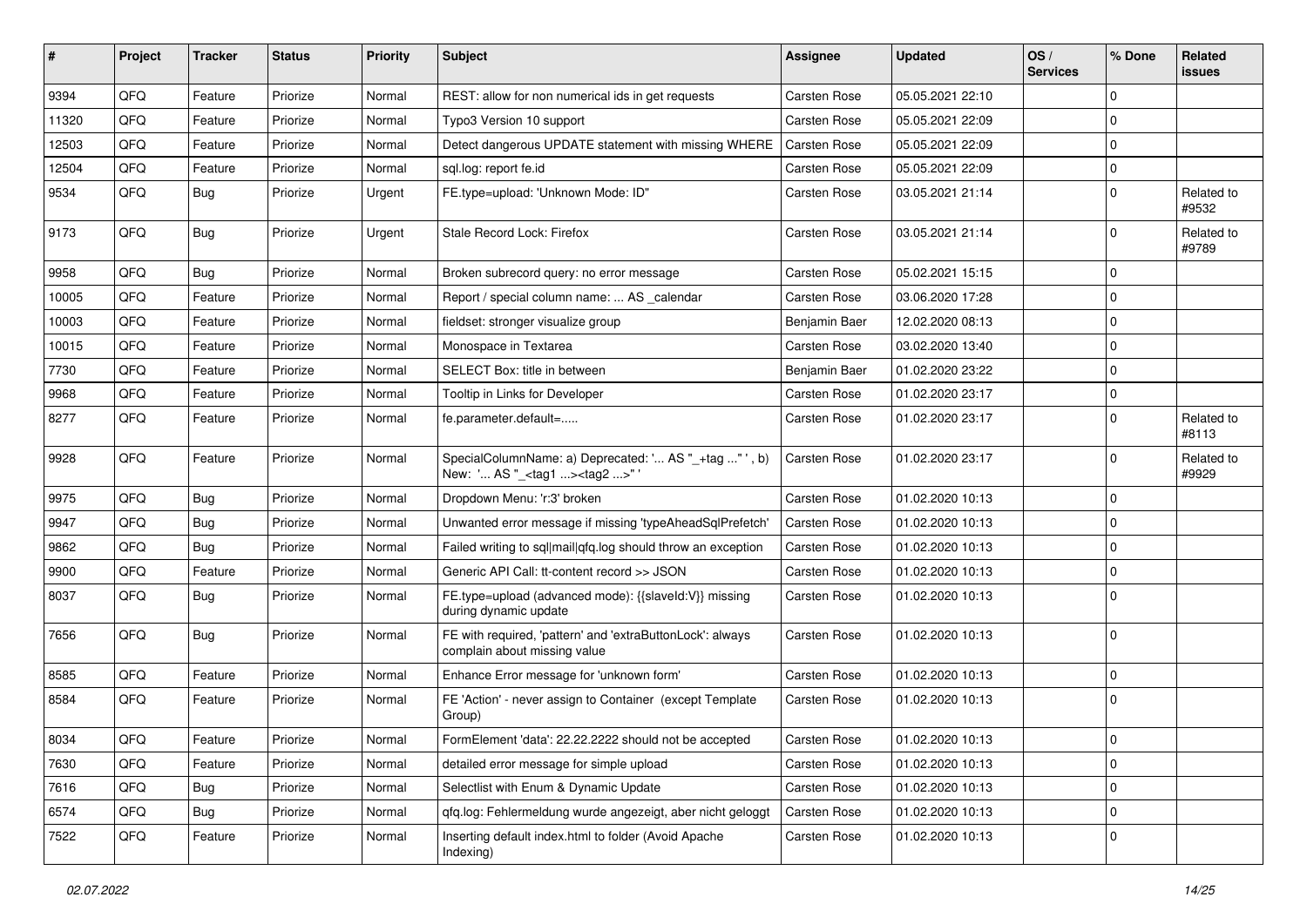| $\vert$ # | Project | <b>Tracker</b> | <b>Status</b> | <b>Priority</b> | <b>Subject</b>                                                                          | <b>Assignee</b>     | <b>Updated</b>   | OS/<br><b>Services</b> | % Done       | Related<br><b>issues</b>                                                                                                                                              |
|-----------|---------|----------------|---------------|-----------------|-----------------------------------------------------------------------------------------|---------------------|------------------|------------------------|--------------|-----------------------------------------------------------------------------------------------------------------------------------------------------------------------|
| 7290      | QFQ     | Feature        | Priorize      | Normal          | FormEditor: title as textarea if LEN(title)>60                                          | Carsten Rose        | 01.02.2020 10:13 |                        | $\mathbf{0}$ | Blocked by<br>#7682                                                                                                                                                   |
| 7217      | QFQ     | Feature        | Priorize      | Normal          | Download: notice User if `_sip=?` is missing                                            | Carsten Rose        | 01.02.2020 10:13 |                        | 0            |                                                                                                                                                                       |
| 6998      | QFQ     | Feature        | Priorize      | Normal          | Form: with debug=on show column information as tooltip of<br>column label               | Carsten Rose        | 01.02.2020 10:13 |                        | $\mathbf 0$  |                                                                                                                                                                       |
| 3782      | QFQ     | <b>Bug</b>     | Priorize      | Normal          | Bei fehlerhafter Eingabe (z.B. Datum) sollte das erwartete<br>Format angezeigt werden   | Carsten Rose        | 01.02.2020 10:13 |                        | $\mathbf 0$  |                                                                                                                                                                       |
| 5942      | QFQ     | Feature        | Priorize      | Normal          | 'L' and 'type': append to links, generate via '_link' by using<br>'u:' .                | Carsten Rose        | 01.02.2020 10:13 |                        | $\mathbf 0$  |                                                                                                                                                                       |
| 14320     | QFQ     | Feature        | ToDo          | Normal          | Allow specific HTML Tags and Attributes: general, TinyMCE                               | Enis Nuredini       | 17.06.2022 10:44 |                        | $\mathbf 0$  | Related to<br>#12664,<br>Related to<br>#12039,<br>Related to<br>#11702.<br>Related to<br>#7239,<br>Related to<br>#3708,<br>Related to<br>#3646,<br>Related to<br>#880 |
| 12262     | QFQ     | Feature        | ToDo          | Normal          | Form buttons on top: more customable                                                    | Enis Nuredini       | 17.06.2022 10:44 |                        | $\mathbf 0$  | Related to<br>#13945, Has<br>duplicate<br>#4046, Has<br>duplicate<br>#10080                                                                                           |
| 14303     | QFQ     | Bug            | ToDo          | Normal          | datetime broken with picker                                                             | Enis Nuredini       | 17.06.2022 09:02 |                        | $\mathbf{0}$ | Related to<br>#12630                                                                                                                                                  |
| 13899     | QFQ     | <b>Bug</b>     | ToDo          | Normal          | Selenium: zum laufen bringen                                                            | Enis Nuredini       | 25.03.2022 10:24 |                        | 0            |                                                                                                                                                                       |
| 7602      | QFQ     | Feature        | ToDo          | High            | Multi Select: with checkboxes                                                           | Benjamin Baer       | 22.03.2022 09:07 |                        | 0            |                                                                                                                                                                       |
| 12395     | QFQ     | <b>Bug</b>     | ToDo          | High            | QFQ Function: Result two times shown                                                    | Carsten Rose        | 18.02.2022 08:59 |                        | $\mathbf 0$  |                                                                                                                                                                       |
| 12463     | QFQ     | Bug            | ToDo          | High            | QFQ Function: 'function' and 'sql' on same level - output of<br>sql is shown two times. | <b>Carsten Rose</b> | 15.12.2021 16:31 |                        | $\mathbf 0$  |                                                                                                                                                                       |
| 12630     | QFQ     | Feature        | In Progress   | Normal          | Input: date[time]: min / max values                                                     | Enis Nuredini       | 20.06.2022 18:31 |                        | $\mathbf 0$  | Related to<br>#10096,<br>Related to<br>#14302,<br>Related to<br>#14303                                                                                                |
| 14323     | QFG     | Bug            | In Progress   | Normal          | Report: render=both single - no impact                                                  | Carsten Rose        | 19.06.2022 18:31 |                        | $\pmb{0}$    |                                                                                                                                                                       |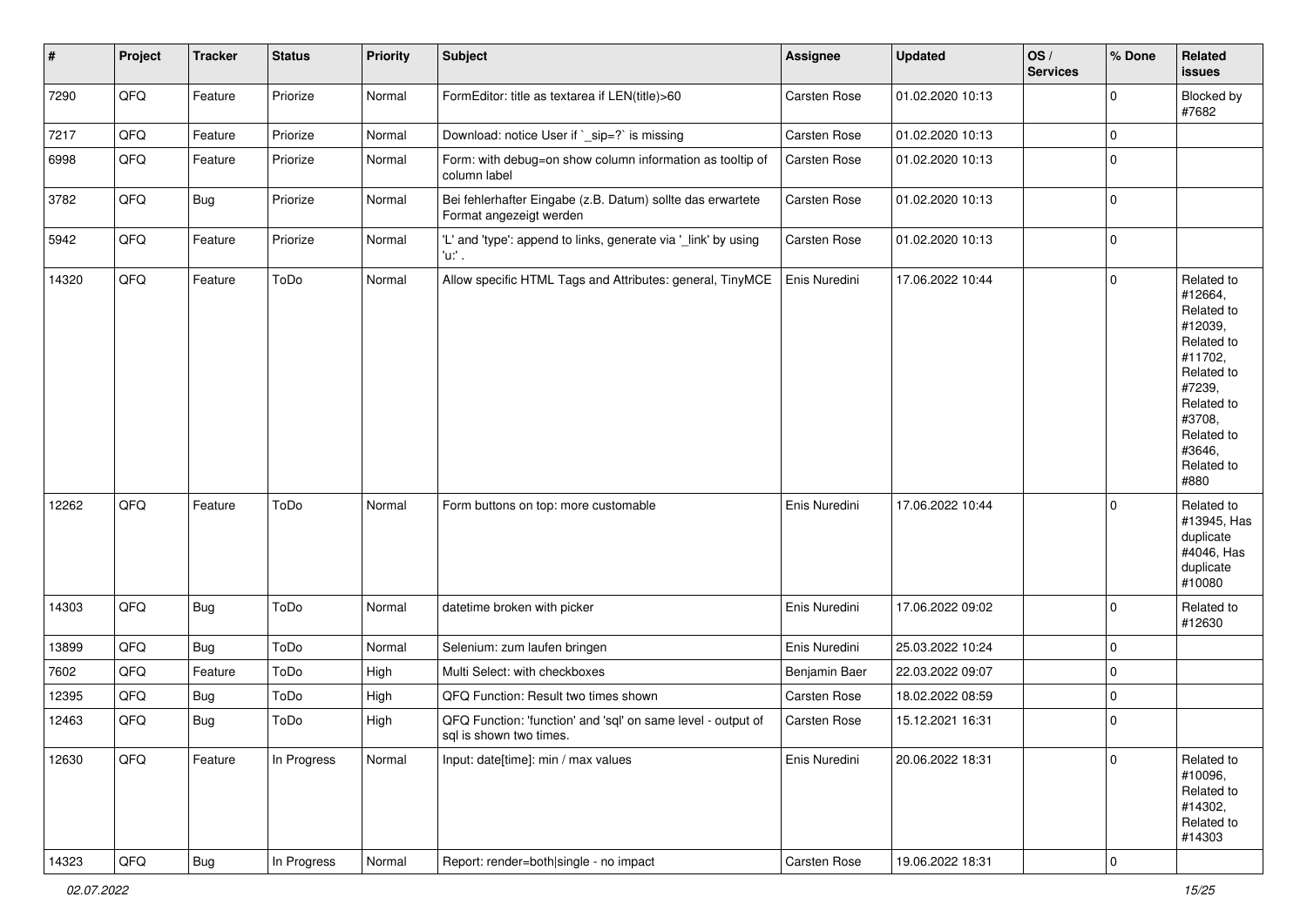| #     | Project | <b>Tracker</b> | <b>Status</b> | <b>Priority</b> | <b>Subject</b>                                   | Assignee            | <b>Updated</b>   | OS/<br><b>Services</b> | % Done       | Related<br><b>issues</b>                                                                                                       |
|-------|---------|----------------|---------------|-----------------|--------------------------------------------------|---------------------|------------------|------------------------|--------------|--------------------------------------------------------------------------------------------------------------------------------|
| 14175 | QFQ     | <b>Bug</b>     | In Progress   | Normal          | Opening a form with no QFQ Session cookie fails  | <b>Carsten Rose</b> | 03.06.2022 10:40 |                        | $\mathbf{0}$ |                                                                                                                                |
| 11517 | QFQ     | Bug            | In Progress   | Normal          | extraButtonInfo Broken for multiple FormElements | Carsten Rose        | 12.05.2022 13:12 |                        | $\pmb{0}$    | Related to<br>#7890,<br>Related to<br>#3811, Has<br>duplicate<br>#10905, Has<br>duplicate<br>#10553, Has<br>duplicate<br>#6779 |
| 12440 | QFQ     | Feature        | In Progress   | Normal          | Typo3 V10 upgrade (durchfuehren und testen)      | <b>Carsten Rose</b> | 21.03.2022 09:53 |                        | 50           | Related to<br>#12357,<br>Related to<br>#12067,<br>Related to<br>#10661                                                         |
| 12508 | QFQ     | Bug            | In Progress   | High            | qfq Form: sendMail                               | Karin Niffeler      | 19.03.2022 17:48 |                        | $\pmb{0}$    |                                                                                                                                |
| 9789  | QFQ     | <b>Bug</b>     | In Progress   | High            | Record Lock: release to early on 'leave page'    | Carsten Rose        | 10.01.2022 09:25 |                        | 100          | Related to<br>#10081,<br>Related to<br>#9173,<br>Related to<br>#8702                                                           |
| 13330 | QFQ     | Feature        | In Progress   | Normal          | Multi Form: Upload                               | Carsten Rose        | 07.11.2021 12:40 |                        | 50           | Related to<br>#9706                                                                                                            |
| 11980 | QFQ     | Feature        | In Progress   | Normal          | protected verzeichnis MUSS geschützt werden      | <b>Carsten Rose</b> | 07.09.2021 13:30 |                        | $\mathbf{0}$ |                                                                                                                                |
| 10793 | QFQ     | Feature        | In Progress   | Normal          | Update NPM Packages                              | <b>Carsten Rose</b> | 07.09.2021 13:25 |                        | 30           |                                                                                                                                |
| 10661 | QFQ     | <b>Bug</b>     | In Progress   | Normal          | Typo3 Warnungen                                  | <b>Carsten Rose</b> | 07.09.2021 13:23 |                        | $\mathbf{0}$ | Related to<br>#12440                                                                                                           |
| 12439 | QFQ     | Feature        | In Progress   | Normal          | TinyMCE Paste from Word & Character Count/Limit  | <b>Carsten Rose</b> | 05.05.2021 22:15 |                        | $\mathbf{0}$ |                                                                                                                                |
| 9517  | QFQ     | Feature        | In Progress   | High            | Input multiple tags with typeahead               | <b>Carsten Rose</b> | 03.05.2021 21:14 |                        | 40           | Related to<br>#10150                                                                                                           |
| 4194  | QFQ     | Feature        | In Progress   | Normal          | Bootstrap 4 ist jetzt offiziel                   |                     | 03.05.2021 20:47 |                        | $\mathbf{0}$ | Related to<br>#10114                                                                                                           |
| 5695  | QFQ     | Feature        | In Progress   | Normal          | Multiform                                        | Carsten Rose        | 02.01.2021 18:38 |                        | $\pmb{0}$    |                                                                                                                                |
| 11076 | QFQ     | Feature        | In Progress   | Normal          | SELECT  AS _websocket                            | <b>Carsten Rose</b> | 30.08.2020 17:49 |                        | $\mathsf 0$  |                                                                                                                                |
| 10443 | QFQ     | Feature        | In Progress   | Normal          | Konzept_api / _live                              | Carsten Rose        | 07.05.2020 09:39 |                        | 0            |                                                                                                                                |
| 9691  | QFQ     | Bug            | In Progress   | Normal          | Checkbox: dynamic update > readonly              | <b>Carsten Rose</b> | 01.02.2020 23:22 |                        | 50           | Related to<br>#9834                                                                                                            |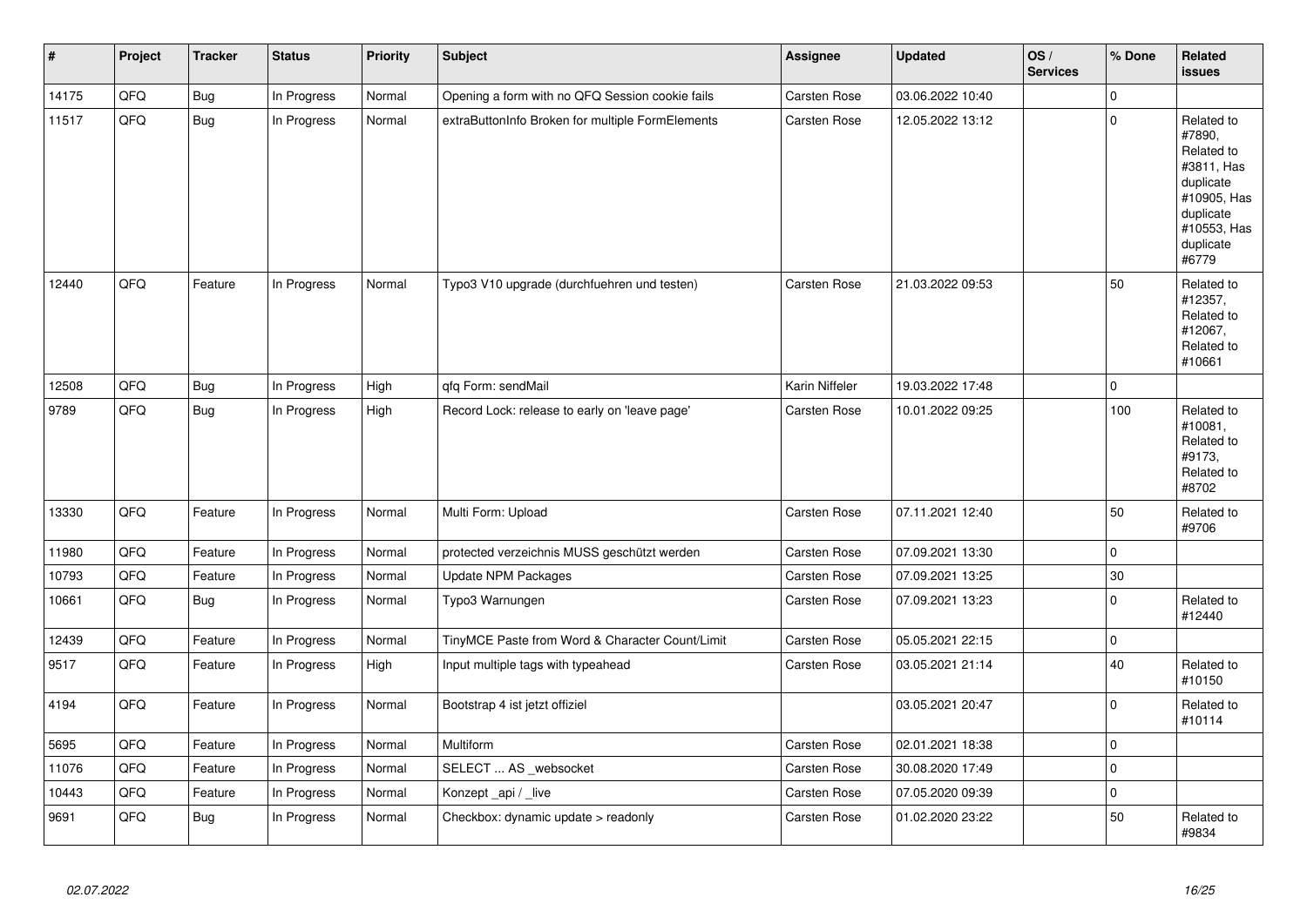| $\vert$ # | Project | <b>Tracker</b> | <b>Status</b>              | <b>Priority</b> | <b>Subject</b>                                                                       | Assignee            | <b>Updated</b>   | OS/<br><b>Services</b> | % Done       | Related<br><b>issues</b>                                               |
|-----------|---------|----------------|----------------------------|-----------------|--------------------------------------------------------------------------------------|---------------------|------------------|------------------------|--------------|------------------------------------------------------------------------|
| 6250      | QFQ     | Feature        | In Progress                | Normal          | Enhance layout: a) Subrecord, b) Subrecord-Title                                     | Carsten Rose        | 01.02.2020 23:22 |                        | $\Omega$     | Related to<br>#5391                                                    |
| 13566     | QFQ     | Feature        | Ready to sync<br>(develop) | Normal          | Delete config-example.gfg.php file                                                   | Carsten Rose        | 23.12.2021 09:25 |                        | $\Omega$     |                                                                        |
| 9052      | QFQ     | Feature        | Feedback                   | High            | Report: CodeMirror with SQL Syntax Highlight in FE                                   | Enis Nuredini       | 08.06.2022 10:25 |                        | 0            |                                                                        |
| 11630     | QFO     | <b>Bug</b>     | Feedback                   | High            | Bitte check ob CALL() in 20.11.0 noch so funktioniert wie in<br>20.4.1               | Enis Nuredini       | 28.05.2022 13:45 |                        | $\mathbf 0$  | Related to<br>#11325                                                   |
| 12584     | QFQ     | Feature        | Feedback                   | Normal          | T3 v10 migration script: replace alias-patterns (v11)                                | <b>Carsten Rose</b> | 28.05.2022 11:12 |                        | 100          |                                                                        |
| 13767     | QFQ     | Bug            | Feedback                   | Normal          | date/time-picker: required shows up/down button orange                               | Enis Nuredini       | 16.05.2022 23:16 |                        | $\Omega$     |                                                                        |
| 13572     | QFQ     | Feature        | Feedback                   | Normal          | Form Load: misleading error message on trying to load non<br>existent primary record | Enis Nuredini       | 16.05.2022 23:16 |                        | 100          |                                                                        |
| 10782     | QFQ     | Feature        | Feedback                   | Normal          | Tiny MCE: Image Upload                                                               | Enis Nuredini       | 16.05.2022 23:16 |                        | $\mathbf 0$  | Related to<br>#12452                                                   |
| 12546     | QFQ     | <b>Bug</b>     | Feedback                   | Normal          | Branch 'Development' - Unit Tests mit dirty workaround<br>angepasst                  | <b>Carsten Rose</b> | 19.03.2022 17:48 |                        | $\Omega$     |                                                                        |
| 5894      | QFQ     | Feature        | Feedback                   | Normal          | Typeahead in Report: show/hide rows dynamically                                      | Carsten Rose        | 18.02.2022 08:50 |                        | $\Omega$     | Related to<br>#5893.<br>Related to<br>#5885                            |
| 9548      | QFQ     | Feature        | Feedback                   | High            | FormElement: Pattern mismatch - optional report only on<br>focus lost                | Benjamin Baer       | 03.05.2021 21:14 |                        | $\Omega$     |                                                                        |
| 11347     | QFQ     | <b>Bug</b>     | Feedback                   | Normal          | If Bedingungen funktionieren nicht korrekt                                           | Christoph Fuchs     | 21.03.2021 20:37 |                        | 0            |                                                                        |
| 10124     | QFQ     | Feature        | Feedback                   | Normal          | qfq AAI-Login                                                                        | Karin Niffeler      | 07.05.2020 09:36 |                        | $\mathbf 0$  |                                                                        |
| 9898      | QFQ     | Bug            | Feedback                   | Normal          | Formular trotz Timeout gespeichert                                                   | Benjamin Baer       | 01.02.2020 15:56 |                        | $\mathbf 0$  |                                                                        |
| 9535      | QFQ     | <b>Bug</b>     | Feedback                   | Normal          | Report:  AS '_vertical' - column to wide - vertical >> rot45,<br>rot90               | Benjamin Baer       | 01.02.2020 15:56 |                        | $\mathbf{0}$ |                                                                        |
| 8316      | QFQ     | <b>Bug</b>     | Feedback                   | Normal          | Documentation/Behaviour for Nested Queries and<br>Record-Store confusing             | Nicola Chiapolini   | 20.11.2019 09:14 |                        | $\Omega$     |                                                                        |
| 13608     | QFQ     | Feature        | Some day<br>maybe          | Normal          | Automatic Browser Language Redirect                                                  | Enis Nuredini       | 17.06.2022 08:35 |                        | $\mathbf{0}$ |                                                                        |
| 7732      | QFQ     | Feature        | Some day<br>maybe          | Normal          | Javascript: Lazy Loading der add on libs                                             | Benjamin Baer       | 08.06.2022 10:38 |                        | $\Omega$     | Related to<br>#12611,<br>Related to<br>#12490,<br>Related to<br>#10013 |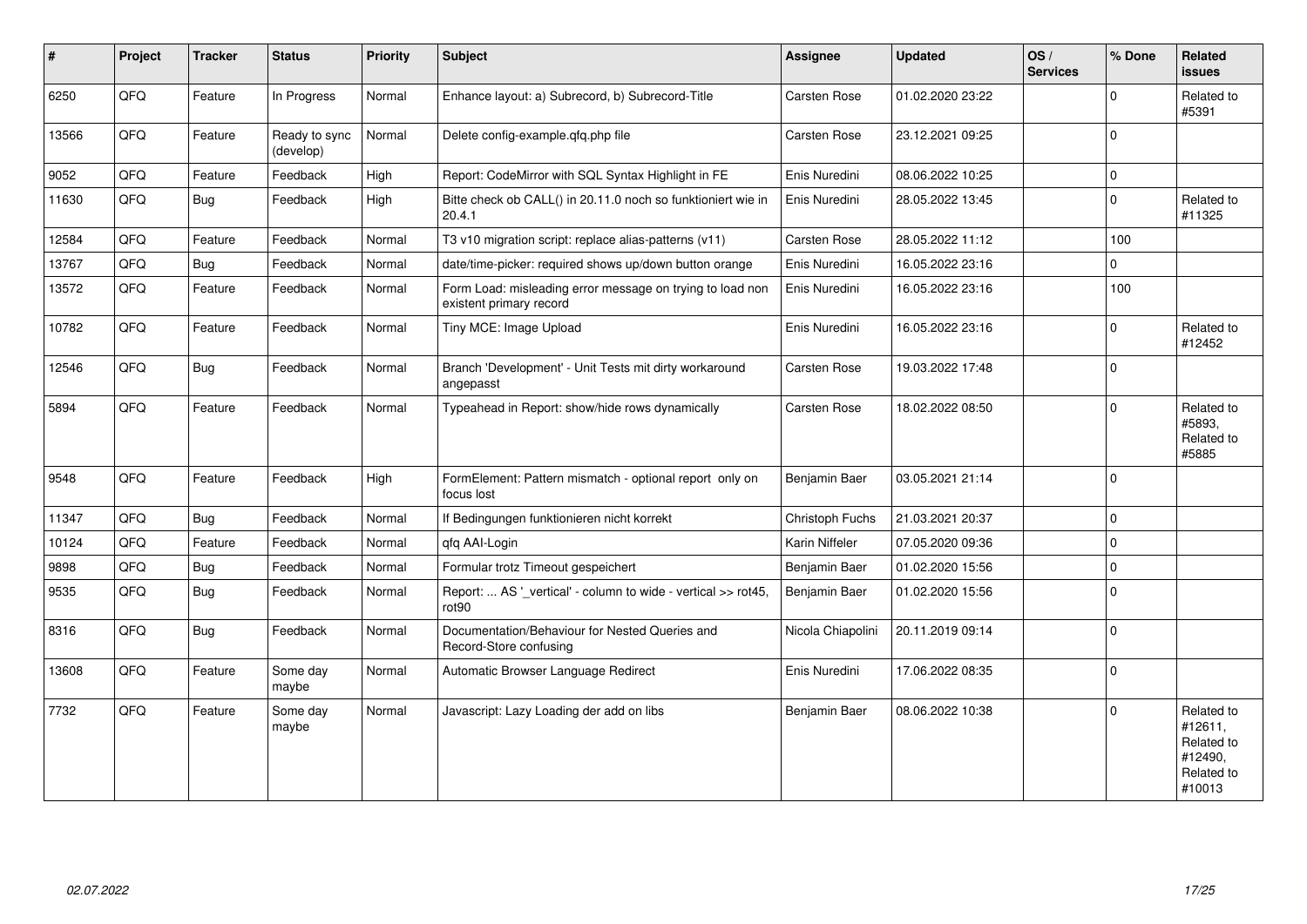| #     | Project | <b>Tracker</b> | <b>Status</b>     | <b>Priority</b> | <b>Subject</b>                                    | Assignee            | <b>Updated</b>   | OS/<br><b>Services</b> | % Done      | Related<br><b>issues</b>                                              |
|-------|---------|----------------|-------------------|-----------------|---------------------------------------------------|---------------------|------------------|------------------------|-------------|-----------------------------------------------------------------------|
| 10013 | QFQ     | Feature        | Some day<br>maybe | Normal          | FE.typ=editor: CodeMirror                         | Carsten Rose        | 08.06.2022 10:37 |                        | $\mathbf 0$ | Related to<br>#12611,<br>Related to<br>#12490,<br>Related to<br>#7732 |
| 12611 | QFQ     | Feature        | Some day<br>maybe | Normal          | Refactoring: Bootstrap with Lazy Loading          | Carsten Rose        | 08.06.2022 10:37 |                        | $\mathbf 0$ | Related to<br>#12490,<br>Related to<br>#10013,<br>Related to<br>#7732 |
| 5548  | QFQ     | Feature        | Some day<br>maybe | Normal          | 801 Textfiles/Scriptfiles als Thumbnail           | Carsten Rose        | 07.03.2022 16:26 |                        | $\mathbf 0$ |                                                                       |
| 12337 | QFQ     | Feature        | Some day<br>maybe | Normal          | Database.php: better caching                      | Carsten Rose        | 16.09.2021 15:10 |                        | $\mathbf 0$ |                                                                       |
| 12315 | QFQ     | Feature        | Some day<br>maybe | Normal          | Form History (Diffs) / Backups                    | Carsten Rose        | 16.09.2021 15:10 |                        | $\mathbf 0$ |                                                                       |
| 11323 | QFQ     | Feature        | Some day<br>maybe | Normal          | Report Frontend Editor Modal + Codemirror         | Carsten Rose        | 16.09.2021 15:10 |                        | 0           | Related to<br>#11036                                                  |
| 11322 | QFQ     | Feature        | Some day<br>maybe | Normal          | Form Element JSON - (multiline parameter field)   | Carsten Rose        | 16.09.2021 15:10 |                        | $\mathbf 0$ |                                                                       |
| 11217 | QFQ     | Feature        | Some day<br>maybe | Normal          | <b>Extend Script Functionality</b>                | Carsten Rose        | 16.09.2021 15:10 |                        | $\mathbf 0$ |                                                                       |
| 10716 | QFQ     | Feature        | Some day<br>maybe | Normal          | Business Logic mit Externen Skripten              | <b>Carsten Rose</b> | 16.09.2021 15:10 |                        | 0           | Related to<br>#10713,<br>Related to<br>#8217                          |
| 10095 | QFQ     | Feature        | Some day<br>maybe | Normal          | Generic Gitlab Integration into QFQ               | Carsten Rose        | 16.09.2021 15:10 |                        | $\mathbf 0$ |                                                                       |
| 8586  | QFQ     | Feature        | Some day<br>maybe | Normal          | QFQ: Enhance Error message for 'record not found' | <b>Carsten Rose</b> | 16.09.2021 15:10 |                        | $\mathbf 0$ |                                                                       |
| 8520  | QFQ     | Feature        | Some day<br>maybe | Normal          | Bring QFQ to Composer                             | Carsten Rose        | 16.09.2021 15:10 |                        | 0           |                                                                       |
| 8101  | QFQ     | Feature        | Some day<br>maybe | Normal          | Password hash: support further hashing methods    | <b>Carsten Rose</b> | 16.09.2021 15:10 |                        | 0           |                                                                       |
| 7456  | QFG     | <b>Bug</b>     | Some day<br>maybe | Low             | Todos in Code: solve or make ticket               | Carsten Rose        | 16.09.2021 15:10 |                        | $\mathbf 0$ |                                                                       |
| 7453  | QFO     | Feature        | Some day<br>maybe | Normal          | import / export forms QFQ                         | Carsten Rose        | 16.09.2021 15:10 |                        | $\pmb{0}$   |                                                                       |
| 7452  | QFO     | Feature        | Some day<br>maybe | Normal          | automate deployment new QFQ version               | Carsten Rose        | 16.09.2021 15:10 |                        | $\pmb{0}$   |                                                                       |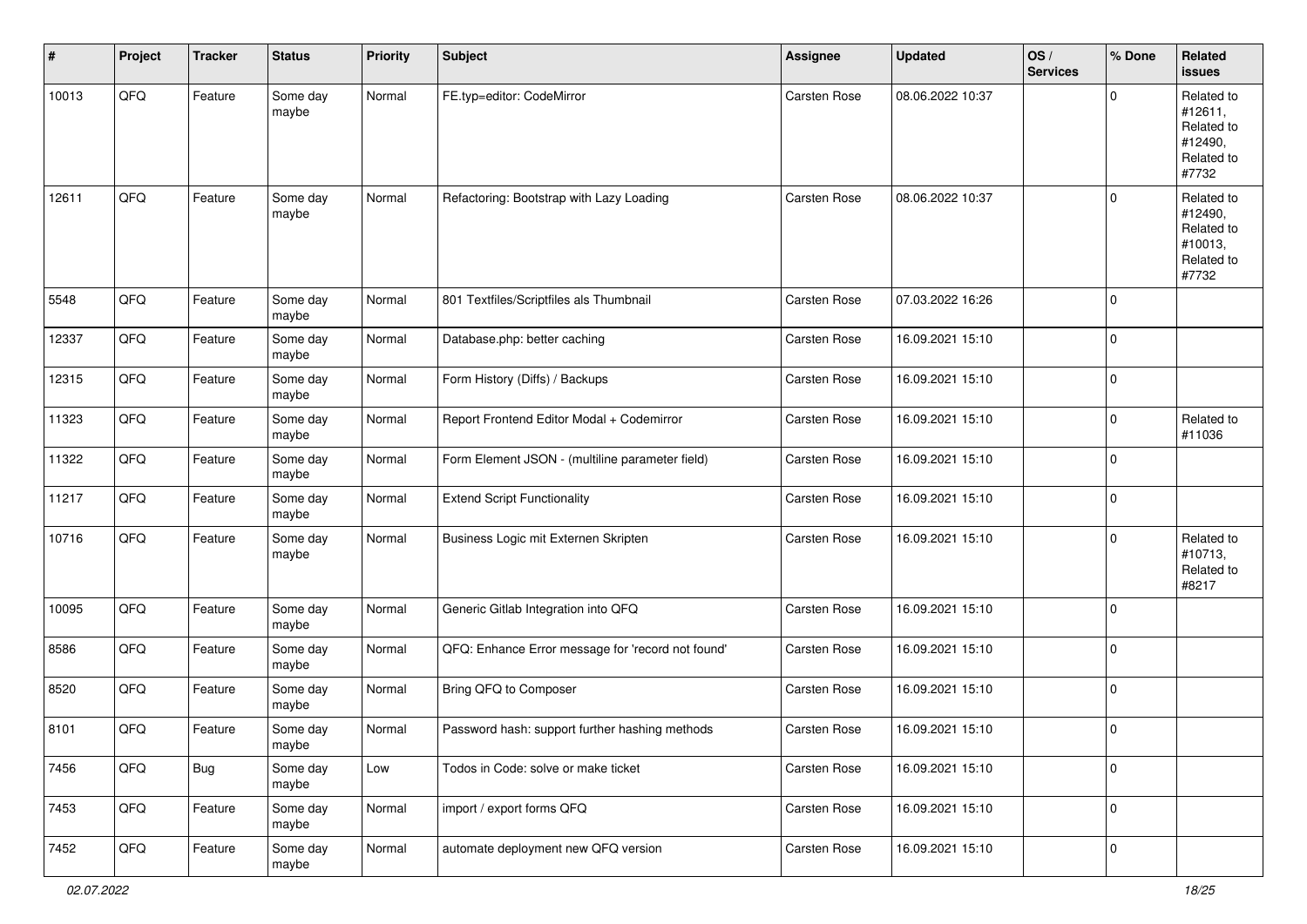| #     | Project | <b>Tracker</b> | <b>Status</b>     | <b>Priority</b> | <b>Subject</b>                                                                                         | Assignee            | <b>Updated</b>   | OS/<br><b>Services</b> | % Done      | <b>Related</b><br><b>issues</b> |
|-------|---------|----------------|-------------------|-----------------|--------------------------------------------------------------------------------------------------------|---------------------|------------------|------------------------|-------------|---------------------------------|
| 11036 | QFQ     | Feature        | Some day<br>maybe | Normal          | inline report editor permissions                                                                       | Carsten Rose        | 16.09.2021 15:09 |                        | $\Omega$    | Related to<br>#11323            |
| 10745 | QFQ     | Feature        | Some dav<br>maybe | Normal          | <b>Tablesorter Excel Export</b>                                                                        | Carsten Rose        | 16.09.2021 15:09 |                        | $\Omega$    |                                 |
| 10116 | QFQ     | Feature        | Some day<br>maybe | Normal          | TypeAhead: Tag - show inside 'input' element                                                           | Carsten Rose        | 16.09.2021 15:09 |                        | $\mathbf 0$ |                                 |
| 4445  | QFQ     | Feature        | Some day<br>maybe | Normal          | template group: Option to simulate fieldset                                                            |                     | 28.06.2021 14:11 |                        | $\Omega$    |                                 |
| 9669  | QFQ     | Bug            | Some day<br>maybe | Normal          | Checkbox / Template Group: radio/checkbox visible broken<br>after 'add'                                | Carsten Rose        | 16.06.2021 13:47 |                        | $\mathbf 0$ | Related to<br>#8091             |
| 4279  | QFQ     | Bug            | Some dav<br>maybe | High            | config.linkVars lost                                                                                   | Carsten Rose        | 03.05.2021 21:14 |                        | $\mathbf 0$ |                                 |
| 4258  | QFQ     | Feature        | Some day<br>maybe | High            | <b>System Defaults: Forms</b>                                                                          | <b>Carsten Rose</b> | 03.05.2021 21:14 |                        | $\Omega$    |                                 |
| 3990  | QFQ     | Feature        | Some day<br>maybe | High            | custom class definition: add space automatically                                                       | Carsten Rose        | 03.05.2021 21:14 |                        | $\Omega$    |                                 |
| 3967  | QFQ     | Feature        | Some day<br>maybe | High            | Report: Checkbox, Radio, Dropdown, Input welches ohne<br>Submit funktioniert - 'Inline-Form'           | Carsten Rose        | 03.05.2021 21:14 |                        | $\mathbf 0$ |                                 |
| 3570  | QFQ     | <b>Bug</b>     | Some day<br>maybe | High            | Formular mit prmitnew permitEdit=Always wird nicht<br>aufgerufen (ist leer)                            | Carsten Rose        | 03.05.2021 21:14 |                        | $\mathbf 0$ |                                 |
| 3109  | QFQ     | <b>Bug</b>     | Some day<br>maybe | High            | RealUrl: Links werden nicht korrekt gerendert                                                          | Carsten Rose        | 03.05.2021 21:14 |                        | $\Omega$    |                                 |
| 3061  | QFQ     | <b>Bug</b>     | Some day<br>maybe | High            | winstitute: mysql connection durcheinander - nmhp17<br>(ag7)/QFQ arbeitet mit DB/Tabellen von biostat. | Carsten Rose        | 03.05.2021 21:14 |                        | $\mathbf 0$ |                                 |
| 3848  | QFQ     | Feature        | Some day<br>maybe | High            | Antivirus check fuer Upload files in qfq?                                                              | Carsten Rose        | 03.05.2021 21:14 |                        | $\mathbf 0$ | Related to<br>#4131             |
| 880   | QFQ     | Feature        | Some day<br>maybe | Urgent          | Security: PHP, SQL Injection, XSS                                                                      |                     | 03.05.2021 21:14 |                        | $\mathbf 0$ | Related to<br>#14320            |
| 7278  | QFQ     | Feature        | Some dav<br>maybe | Normal          | Form: Wert vordefinieren der immer gesetzt wird                                                        |                     | 02.05.2021 09:27 |                        | $\Omega$    |                                 |
| 7229  | QFQ     | Feature        | Some day<br>maybe | Normal          | New FormElement.type: Button                                                                           |                     | 01.02.2021 12:32 |                        | $\Omega$    |                                 |
| 3880  | QFQ     | Feature        | Some day<br>maybe | Normal          | Form 'Form': anlegen einer Tabelle                                                                     |                     | 14.01.2021 10:12 |                        | $\mathbf 0$ |                                 |
| 9281  | QFQ     | <b>Bug</b>     | Some day<br>maybe | Normal          | Allow STRICT_TRANS_TABLES                                                                              | Carsten Rose        | 02.01.2021 18:43 |                        | $\Omega$    |                                 |
| 9126  | QFQ     | <b>Bug</b>     | Some day<br>maybe | Normal          | hidden Form elements are present in page source                                                        |                     | 02.01.2021 18:41 |                        | $\Omega$    |                                 |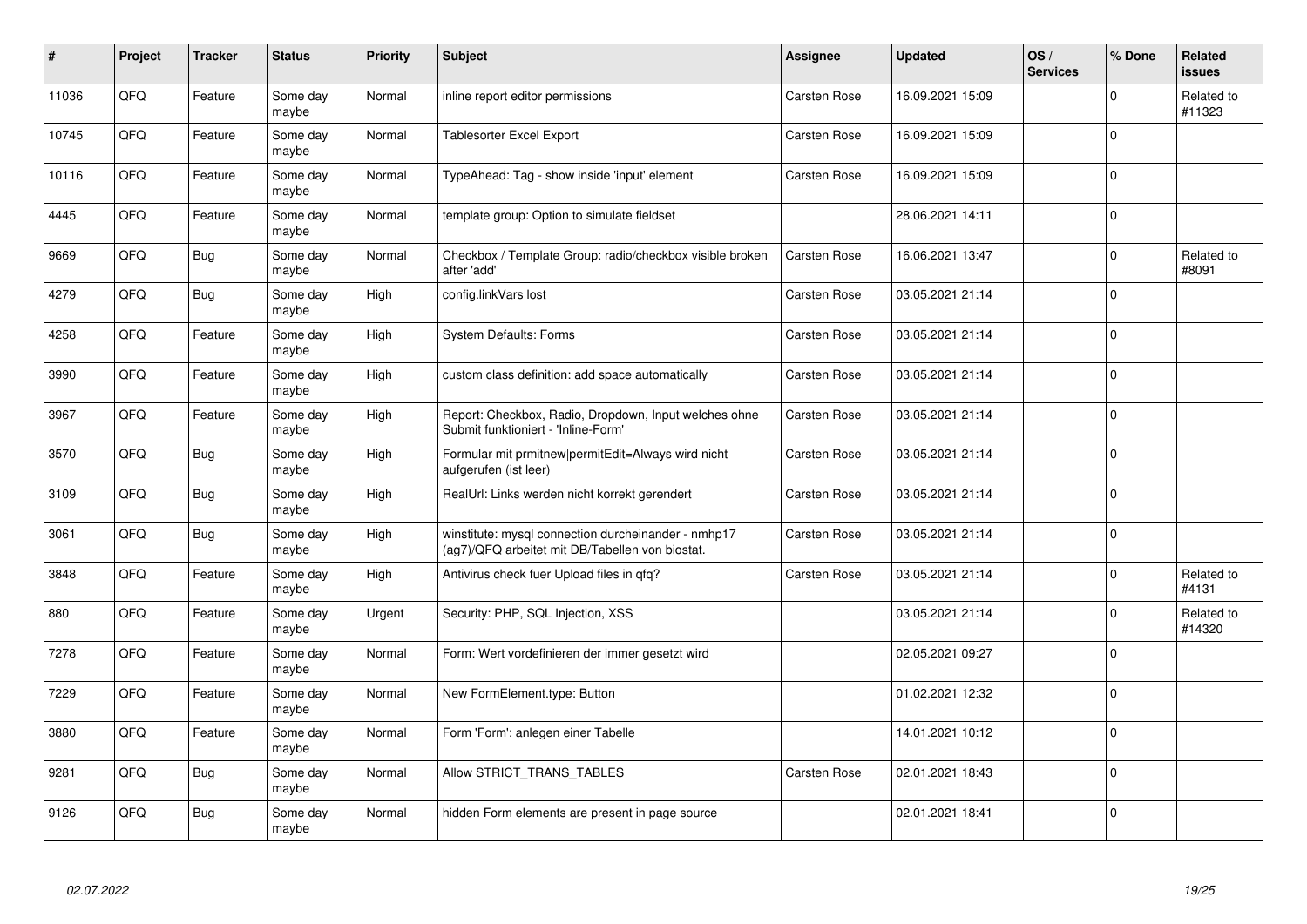| $\#$  | Project | <b>Tracker</b> | <b>Status</b>     | <b>Priority</b> | <b>Subject</b>                                                                                                                                                | <b>Assignee</b>     | <b>Updated</b>   | OS/<br><b>Services</b> | % Done         | Related<br><b>issues</b>                       |
|-------|---------|----------------|-------------------|-----------------|---------------------------------------------------------------------------------------------------------------------------------------------------------------|---------------------|------------------|------------------------|----------------|------------------------------------------------|
| 10738 | QFQ     | Feature        | Some day<br>maybe | Normal          | CORS headers for external API requests                                                                                                                        |                     | 10.06.2020 14:00 |                        | $\mathbf 0$    |                                                |
| 9130  | QFQ     | Feature        | Some day<br>maybe | Normal          | tablesorter: Automatic Row numbering / Zeilenummer                                                                                                            | Benjamin Baer       | 01.02.2020 23:22 |                        | $\mathbf 0$    |                                                |
| 6972  | QFQ     | Feature        | Some day<br>maybe | Normal          | Fabric Clipboard / cross browser tab                                                                                                                          | Benjamin Baer       | 01.02.2020 23:21 |                        | $\Omega$       |                                                |
| 6970  | QFQ     | Feature        | Some day<br>maybe | Normal          | tablesorter: default fuer 'sortReset' aendern von 'Ctrl' zu 'Alt'                                                                                             | Benjamin Baer       | 01.02.2020 23:21 |                        | 0              |                                                |
| 4771  | QFQ     | Bug            | Some day<br>maybe | Normal          | qfq: select-down-values empty after save (edit-form for<br>program administrators)                                                                            | Carsten Rose        | 01.02.2020 23:20 |                        | $\mathbf 0$    | Related to<br>#4549, Has<br>duplicate<br>#4282 |
| 5892  | QFQ     | Feature        | Some day<br>maybe | Normal          | QFQ should use T3 API to manipulate FE GROUP<br>membership                                                                                                    |                     | 01.02.2020 23:20 |                        | $\mathbf 0$    |                                                |
| 5480  | QFQ     | Feature        | Some day<br>maybe | Normal          | QFQ: Dokumentation mit Screenshots versehen                                                                                                                   | <b>Carsten Rose</b> | 01.02.2020 23:20 |                        | $\mathbf 0$    | Related to<br>#9879                            |
| 5452  | QFQ     | Feature        | Some day<br>maybe | Normal          | Thumbnails from PDF: bad quality                                                                                                                              |                     | 01.02.2020 23:20 |                        | $\mathbf 0$    |                                                |
| 4719  | QFQ     | Feature        | Some day<br>maybe | Normal          | Custom Message in Client in case of 'Browser tab close,<br>modification will be lost'                                                                         |                     | 01.02.2020 23:20 |                        | $\mathbf 0$    |                                                |
| 4659  | QFQ     | Bug            | Some day<br>maybe | Normal          | infoButtonExtra                                                                                                                                               | <b>Carsten Rose</b> | 01.02.2020 23:20 |                        | 0              |                                                |
| 4549  | QFQ     | Bug            | Some day<br>maybe | Normal          | TemplateGroups: FE.type SELECT loose selected value<br>after save                                                                                             | <b>Carsten Rose</b> | 01.02.2020 23:20 |                        | $\mathbf 0$    | Related to<br>#4548,<br>Related to<br>#4771    |
| 4546  | QFQ     | <b>Bug</b>     | Some day<br>maybe | Normal          | NH: SIP storage is destroyed                                                                                                                                  |                     | 01.02.2020 23:20 |                        | $\mathbf 0$    |                                                |
| 4650  | QFQ     | Feature        | Some day<br>maybe | Normal          | Convert html to doc/rtf                                                                                                                                       | Carsten Rose        | 01.02.2020 23:20 |                        | $\mathbf 0$    | Related to<br>#10704                           |
| 4640  | QFQ     | Feature        | Some day<br>maybe | Normal          | Rename System Forms                                                                                                                                           |                     | 01.02.2020 23:20 |                        | $\mathbf 0$    |                                                |
| 4627  | QFQ     | Feature        | Some day<br>maybe | Normal          | dbupdate: all tables - check 'create', 'modified' if it is possible<br>to change to default 'CURRENT_TIMESTAMP' and modified<br>'ON UPDATE CURRENT_TIMESTAMP' |                     | 01.02.2020 23:20 |                        | 0              |                                                |
| 4626  | QFQ     | Feature        | Some day<br>maybe | Normal          | Mobile View: 'classBody=qfq-form-right' makes no sense                                                                                                        |                     | 01.02.2020 23:20 |                        | $\mathbf 0$    |                                                |
| 4551  | QFQ     | Feature        | Some day<br>maybe | Normal          | Set 'pills' via dynamicUpdate to show/hide/disabled                                                                                                           |                     | 01.02.2020 23:20 |                        | $\mathbf 0$    | Related to<br>#3752                            |
| 4536  | QFQ     | Feature        | Some day<br>maybe | Normal          | FE upload: problem with delete if mutliple uploads an<br>FE.name="                                                                                            |                     | 01.02.2020 23:20 |                        | $\overline{0}$ |                                                |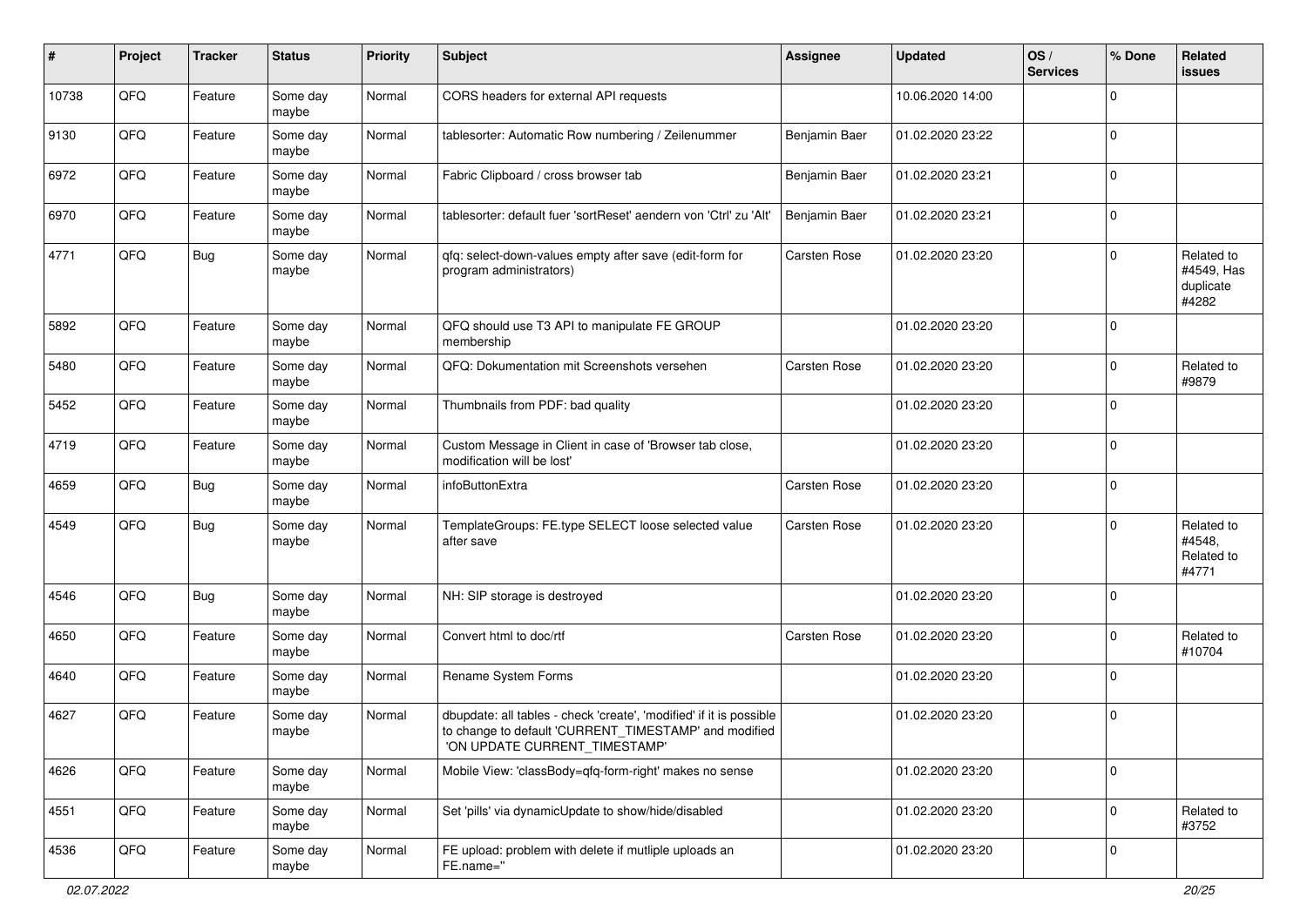| $\vert$ # | Project | <b>Tracker</b> | <b>Status</b>     | Priority | <b>Subject</b>                                                                                  | <b>Assignee</b>     | <b>Updated</b>   | OS/<br><b>Services</b> | % Done      | <b>Related</b><br><b>issues</b>             |
|-----------|---------|----------------|-------------------|----------|-------------------------------------------------------------------------------------------------|---------------------|------------------|------------------------|-------------|---------------------------------------------|
| 4446      | QFQ     | Feature        | Some day<br>maybe | Normal   | New FE get same feldContainerId as last modifed FE                                              |                     | 01.02.2020 23:20 |                        | $\Omega$    |                                             |
| 4443      | QFQ     | Feature        | Some day<br>maybe | Normal   | Form: multiple secondary tables                                                                 |                     | 01.02.2020 23:20 |                        | $\mathbf 0$ |                                             |
| 4365      | QFQ     | Feature        | Some day<br>maybe | Normal   | Multi Language: new way of config                                                               | Carsten Rose        | 01.02.2020 23:20 |                        | $\mathbf 0$ |                                             |
| 4343      | QFQ     | Feature        | Some day<br>maybe | Normal   | Link: Classifier to add 'attributes'                                                            | Carsten Rose        | 01.02.2020 23:20 |                        | $\mathbf 0$ | Related to<br>#14077                        |
| 7402      | QFQ     | <b>Bug</b>     | Some day<br>maybe | Normal   | thumbnail cache: outdated picture when permission denied<br>and permission resolved.            |                     | 01.02.2020 23:20 |                        | $\Omega$    |                                             |
| 7101      | QFQ     | Bug            | Some day<br>maybe | Normal   | 'form' in SIP and 'report' - breaks                                                             |                     | 01.02.2020 23:20 |                        | $\mathbf 0$ |                                             |
| 5851      | QFQ     | Feature        | Some day<br>maybe | Normal   | Queue System implementieren: MQTT, RabbitMQ                                                     |                     | 01.02.2020 23:20 |                        | $\mathbf 0$ | Related to<br>#5715                         |
| 5850      | QFQ     | Feature        | Some day<br>maybe | Normal   | Deployment: In QFQ Doc best practice fuer zeitgemaesses<br>Deployment beschreiben               |                     | 01.02.2020 23:20 |                        | $\Omega$    |                                             |
| 5665      | QFQ     | Feature        | Some day<br>maybe | Normal   | Versuch das '{{!' nicht mehr noetig ist.                                                        | <b>Carsten Rose</b> | 01.02.2020 23:20 |                        | 0           | Related to<br>#7432,<br>Related to<br>#7434 |
| 5455      | QFQ     | Feature        | Some day<br>maybe | Normal   | Mail Redirects grld abhaengig                                                                   |                     | 01.02.2020 23:20 |                        | $\Omega$    |                                             |
| 5428      | QFQ     | Feature        | Some day<br>maybe | Normal   | secure thumbnail: late render on access.                                                        | Carsten Rose        | 01.02.2020 23:20 |                        | $\mathbf 0$ |                                             |
| 5342      | QFQ     | Feature        | Some day<br>maybe | Normal   | link - with HTML Attributes                                                                     |                     | 01.02.2020 23:20 |                        | 0           | Related to<br>#14077                        |
| 5024      | QFQ     | Feature        | Some day<br>maybe | Normal   | Fabric: Generate PDF with edits                                                                 | Benjamin Baer       | 01.02.2020 23:20 |                        | 0           | Related to<br>#10704                        |
| 4816      | QFQ     | Feature        | Some day<br>maybe | Normal   | Templates for QFQ Reports (Tables, Radios, )                                                    |                     | 01.02.2020 23:20 |                        | $\mathbf 0$ |                                             |
| 4757      | QFQ     | Feature        | Some day<br>maybe | Normal   | Test subrecord: download links ok? Links ok?                                                    | Carsten Rose        | 01.02.2020 23:20 |                        | $\mathbf 0$ |                                             |
| 4652      | QFQ     | Feature        | Some day<br>maybe | Normal   | UZH CD: Weiterleitung auf benutzerdefinierte 403/404 Seite                                      | <b>Carsten Rose</b> | 01.02.2020 23:20 |                        | $\mathbf 0$ |                                             |
| 4651      | QFQ     | <b>Bug</b>     | Some day<br>maybe | Normal   | "Loading document" Modal wird angezeigt bei uzhcd type=2<br>Ansicht                             | Carsten Rose        | 01.02.2020 23:20 |                        | $\Omega$    |                                             |
| 4454      | QFQ     | Bug            | Some day<br>maybe | Normal   | Required Elements: multiple elements in a row - whole row<br>marked if only one input is empty. | Benjamin Baer       | 01.02.2020 23:20 |                        | $\mathbf 0$ |                                             |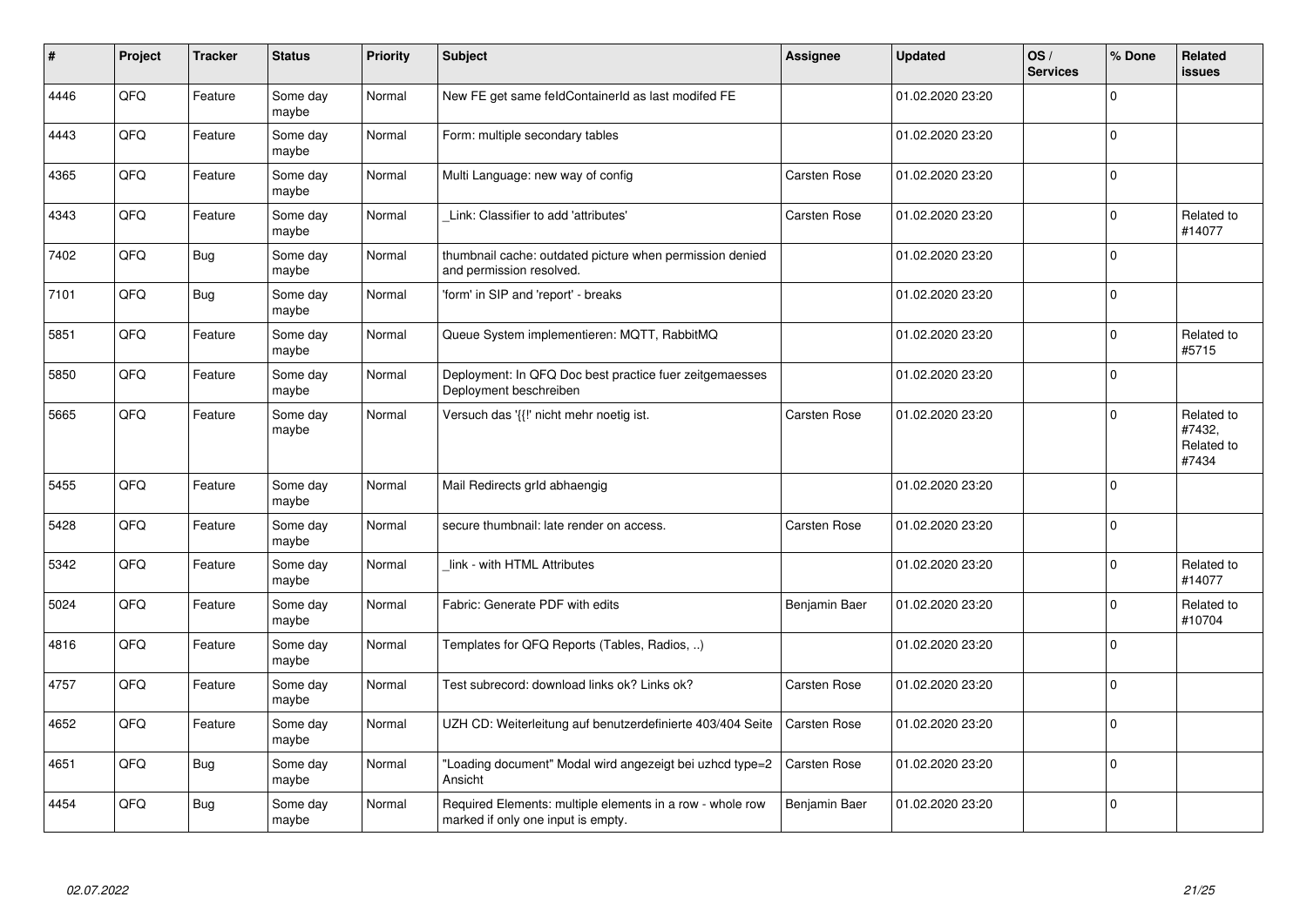| ∦    | Project | <b>Tracker</b> | <b>Status</b>     | <b>Priority</b> | <b>Subject</b>                                                                                                                                           | Assignee            | <b>Updated</b>   | OS/<br><b>Services</b> | % Done         | <b>Related</b><br><b>issues</b>             |
|------|---------|----------------|-------------------|-----------------|----------------------------------------------------------------------------------------------------------------------------------------------------------|---------------------|------------------|------------------------|----------------|---------------------------------------------|
| 4398 | QFQ     | <b>Bug</b>     | Some day<br>maybe | Normal          | Typeahead: mouse click in a prefilled input opens a single<br>item dropdown with the current value - click on it seems to<br>set the value, not the key. | Benjamin Baer       | 01.02.2020 23:20 |                        | 0              | Related to<br>#4457                         |
| 4328 | QFQ     | <b>Bug</b>     | Some day<br>maybe | Normal          | Error Message: Show FE name/number on problems in FE                                                                                                     | Carsten Rose        | 01.02.2020 23:20 |                        | $\mathbf 0$    |                                             |
| 4439 | QFQ     | Feature        | Some day<br>maybe | Normal          | Log: report all actions fired by an FE Element, incl. the<br>original directive (slaveld, sqllnsert, )                                                   |                     | 01.02.2020 23:20 |                        | $\mathbf 0$    | Related to<br>#4432,<br>Related to<br>#5458 |
| 4435 | QFQ     | Feature        | Some day<br>maybe | Normal          | Report: striptags - specify allowed tags                                                                                                                 |                     | 01.02.2020 23:20 |                        | $\mathbf 0$    |                                             |
| 4433 | QFQ     | Feature        | Some day<br>maybe | Normal          | Log when SIP will be destroyed by QFQ for any (security)<br>reason                                                                                       |                     | 01.02.2020 23:20 |                        | $\mathbf 0$    | Related to<br>#4432,<br>Related to<br>#5458 |
| 4330 | QFQ     | Feature        | Some day<br>maybe | Normal          | Error Message: report missing {{ / }} in sqlUpdate, sqlInsert,<br>sqlDelete, sqlAfter, sqlBefore in FE action elements.                                  | Carsten Rose        | 01.02.2020 23:20 |                        | $\mathbf 0$    |                                             |
| 1234 | QFQ     | Feature        | Some day<br>maybe | Normal          | QF: Record numbering: Im Grid soll in Spalte 1 optional die<br>laufende Nummer der Records angezeigt werden.                                             |                     | 01.02.2020 23:20 |                        | $\mathbf 0$    |                                             |
| 955  | QFQ     | Feature        | Some day<br>maybe | Normal          | QF: Notizen vor/nach dem Form                                                                                                                            |                     | 01.02.2020 23:20 |                        | $\mathbf 0$    |                                             |
| 7281 | QFQ     | <b>Bug</b>     | Some day<br>maybe | Normal          | Subrecords: on large screen separator line too short                                                                                                     |                     | 01.02.2020 23:19 |                        | $\mathbf 0$    |                                             |
| 8522 | QFQ     | Feature        | Some day<br>maybe | Normal          | build QFQ - npm warnings                                                                                                                                 | Benjamin Baer       | 01.02.2020 23:19 |                        | 50             |                                             |
| 8056 | QFQ     | Feature        | Some day<br>maybe | Normal          | Termin Organisation (Reservation)                                                                                                                        |                     | 01.02.2020 23:19 |                        | 0              | Related to<br>#8658                         |
| 7921 | QFQ     | Feature        | Some day<br>maybe | Normal          | Rest API Export: URL kuerzer machen                                                                                                                      |                     | 01.02.2020 23:19 |                        | $\mathbf 0$    |                                             |
| 5991 | QFQ     | <b>Bug</b>     | Some day<br>maybe | Normal          | URLs with ' ' or long parameter are problematic                                                                                                          | <b>Carsten Rose</b> | 01.02.2020 23:19 |                        | 0              |                                             |
| 7100 | QFQ     | Feature        | Some day<br>maybe | Normal          | Download: log access, max downloads, time limit                                                                                                          |                     | 01.02.2020 23:19 |                        | $\mathbf 0$    |                                             |
| 6704 | QFQ     | Feature        | Some day<br>maybe | Normal          | Upload Mode: Bilder in Notizen rechts sollen aktuellen<br>Upload repräsentieren.                                                                         |                     | 01.02.2020 23:19 |                        | $\mathbf 0$    | Related to<br>#3264                         |
| 6084 | QFO     | Feature        | Some day<br>maybe | Normal          | New escape type: 'D' - convert date                                                                                                                      |                     | 01.02.2020 23:19 |                        | $\mathbf 0$    |                                             |
| 5983 | QFQ     | Feature        | Some day<br>maybe | Normal          | Form Submit (save & update): normalize date/-time FE                                                                                                     | Carsten Rose        | 01.02.2020 23:19 |                        | $\mathbf 0$    |                                             |
| 5923 | QFO     | Feature        | Some day<br>maybe | Normal          | fillStoreSystemBySqlLate                                                                                                                                 |                     | 01.02.2020 23:19 |                        | $\overline{0}$ |                                             |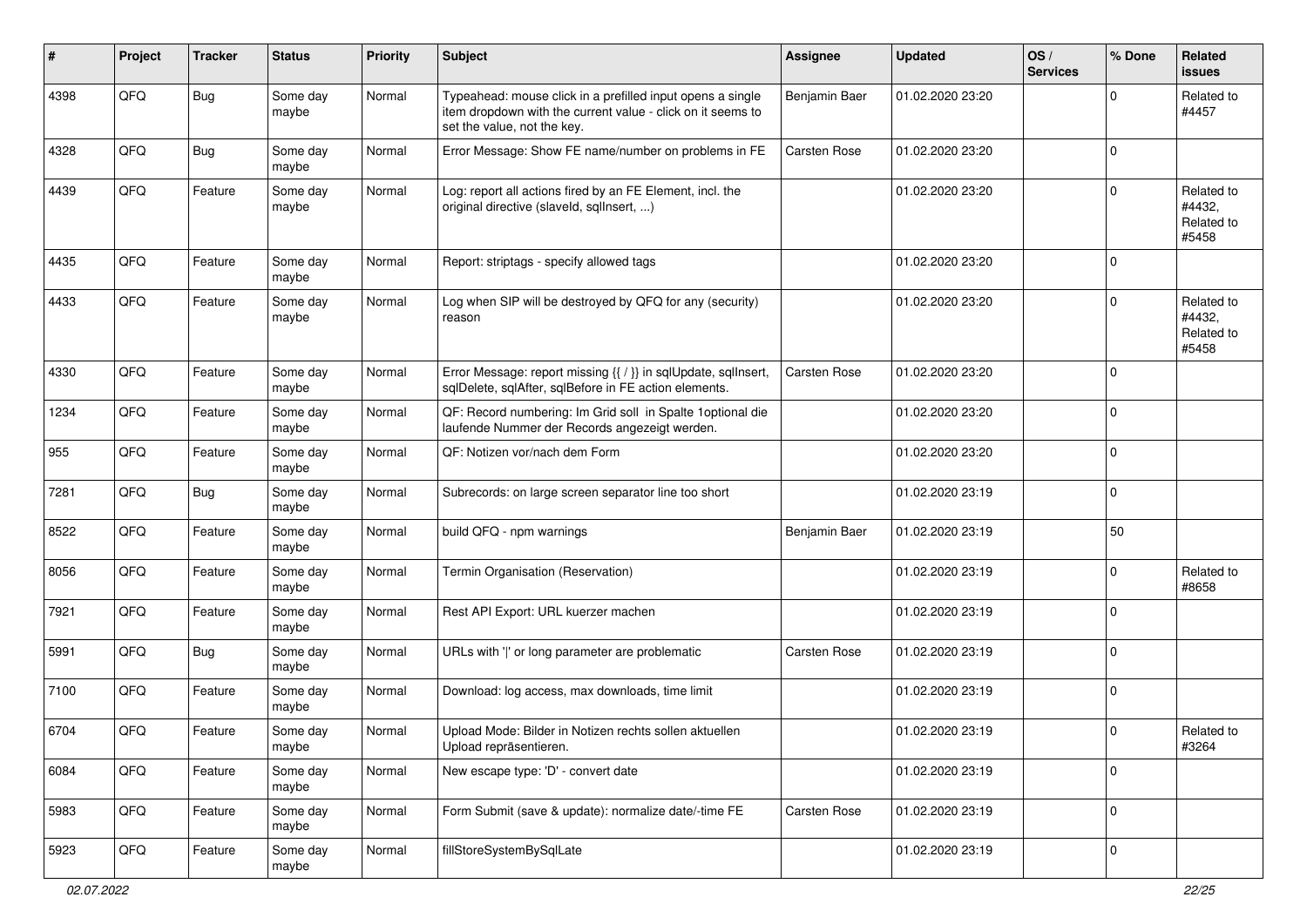| #    | Project | <b>Tracker</b> | <b>Status</b>     | <b>Priority</b> | <b>Subject</b>                                                                                                       | Assignee            | <b>Updated</b>   | OS/<br><b>Services</b> | % Done      | Related<br><b>issues</b> |
|------|---------|----------------|-------------------|-----------------|----------------------------------------------------------------------------------------------------------------------|---------------------|------------------|------------------------|-------------|--------------------------|
| 5895 | QFQ     | Feature        | Some day<br>maybe | Normal          | Tutorial: List of all QFQ Features                                                                                   |                     | 01.02.2020 23:19 |                        | $\Omega$    |                          |
| 5893 | QFQ     | Feature        | Some day<br>maybe | Normal          | Edit on double-click                                                                                                 |                     | 01.02.2020 23:19 |                        | $\Omega$    | Related to<br>#5894      |
| 5877 | QFQ     | Bug            | Some day<br>maybe | Normal          | FE.type=note:bsColumn strange behaviour                                                                              |                     | 01.02.2020 23:19 |                        | $\Omega$    |                          |
| 5768 | QFQ     | <b>Bug</b>     | Some day<br>maybe | Normal          | {{pageLanguage:T}}' missing if QFQ is called via api                                                                 | <b>Carsten Rose</b> | 01.02.2020 23:19 |                        | $\mathbf 0$ |                          |
| 5706 | QFQ     | <b>Bug</b>     | Some day<br>maybe | Normal          | upload: fileDestination needs to be sanatized                                                                        | Carsten Rose        | 01.02.2020 23:19 |                        | $\Omega$    |                          |
| 5557 | QFQ     | <b>Bug</b>     | Some day<br>maybe | Normal          | Form load: STORE RECORD filled, but should be empty                                                                  | Carsten Rose        | 01.02.2020 23:19 |                        | $\Omega$    |                          |
| 5852 | QFQ     | Feature        | Some day<br>maybe | Normal          | Logging: mail.log / sql.log - im FE anzeigen und via AJAX<br>aktualisieren                                           | Carsten Rose        | 01.02.2020 23:19 |                        | $\mathbf 0$ | Related to<br>#5885      |
| 5805 | QFQ     | Feature        | Some day<br>maybe | Normal          | TypeAHead SQL value instead of key stored                                                                            |                     | 01.02.2020 23:19 |                        | 0           | Related to<br>#5444      |
| 5579 | QFQ     | Feature        | Some day<br>maybe | Normal          | Enhance Doc / Presentation: variable type 'link column type'                                                         | Carsten Rose        | 01.02.2020 23:19 |                        | $\Omega$    |                          |
| 5021 | QFQ     | Bug            | Some day<br>maybe | Normal          | FE.typ=extra - during save displays error 'datum2' already<br>filled in STORE_SIP - the value is stored nevertheless | Carsten Rose        | 01.02.2020 23:19 |                        | $\mathbf 0$ | Related to<br>#3875      |
| 5389 | QFQ     | Feature        | Some day<br>maybe | Normal          | QFQ Design: Multline label / note                                                                                    | Benjamin Baer       | 01.02.2020 23:19 |                        | 0           |                          |
| 5132 | QFQ     | Feature        | Some dav<br>maybe | Normal          | Error Message sendmail missing attachment: more details                                                              | Carsten Rose        | 01.02.2020 23:19 |                        | $\Omega$    |                          |
| 4872 | QFQ     | Feature        | Some day<br>maybe | Normal          | Fields of Typo3 page available in STORE_TYPO3                                                                        | Carsten Rose        | 01.02.2020 23:19 |                        | $\mathbf 0$ |                          |
| 4869 | QFQ     | Feature        | Some day<br>maybe | Normal          | Dynamic Update (show, hide, readonly?, required?) for<br><b>Template Group Elements</b>                              | <b>Carsten Rose</b> | 01.02.2020 23:19 |                        | $\mathbf 0$ | Related to<br>#4865      |
| 4606 | QFQ     | Feature        | Some dav<br>maybe | Normal          | link: qualifier to render bootstrap button                                                                           | <b>Carsten Rose</b> | 01.02.2020 23:19 |                        | $\Omega$    |                          |
| 4583 | QFQ     | Bug            | Some day<br>maybe | Normal          | Dynamic Update bei TypeAhead Feldern                                                                                 | <b>Carsten Rose</b> | 01.02.2020 23:19 |                        | $\Omega$    |                          |
| 4528 | QFQ     | Bug            | Some day<br>maybe | Normal          | extraButtonLock mit SQLAhead Bug                                                                                     | Carsten Rose        | 01.02.2020 23:19 |                        | $\mathbf 0$ |                          |
| 4092 | QFQ     | <b>Bug</b>     | Some day<br>maybe | Normal          | 1) Logging verbessern wann welches FE warum<br>ausgefuehrt wird, 2) Documentation: Best Practice Template<br>Group   | Carsten Rose        | 01.02.2020 23:19 |                        | $\Omega$    | Related to<br>#3504      |
| 3613 | QFQ     | Bug            | Some day<br>maybe | Normal          | note /note unchecked -> note div (col-md) wird weiterhin<br>gerendert                                                | Elias Villiger      | 01.02.2020 23:19 |                        | 100         |                          |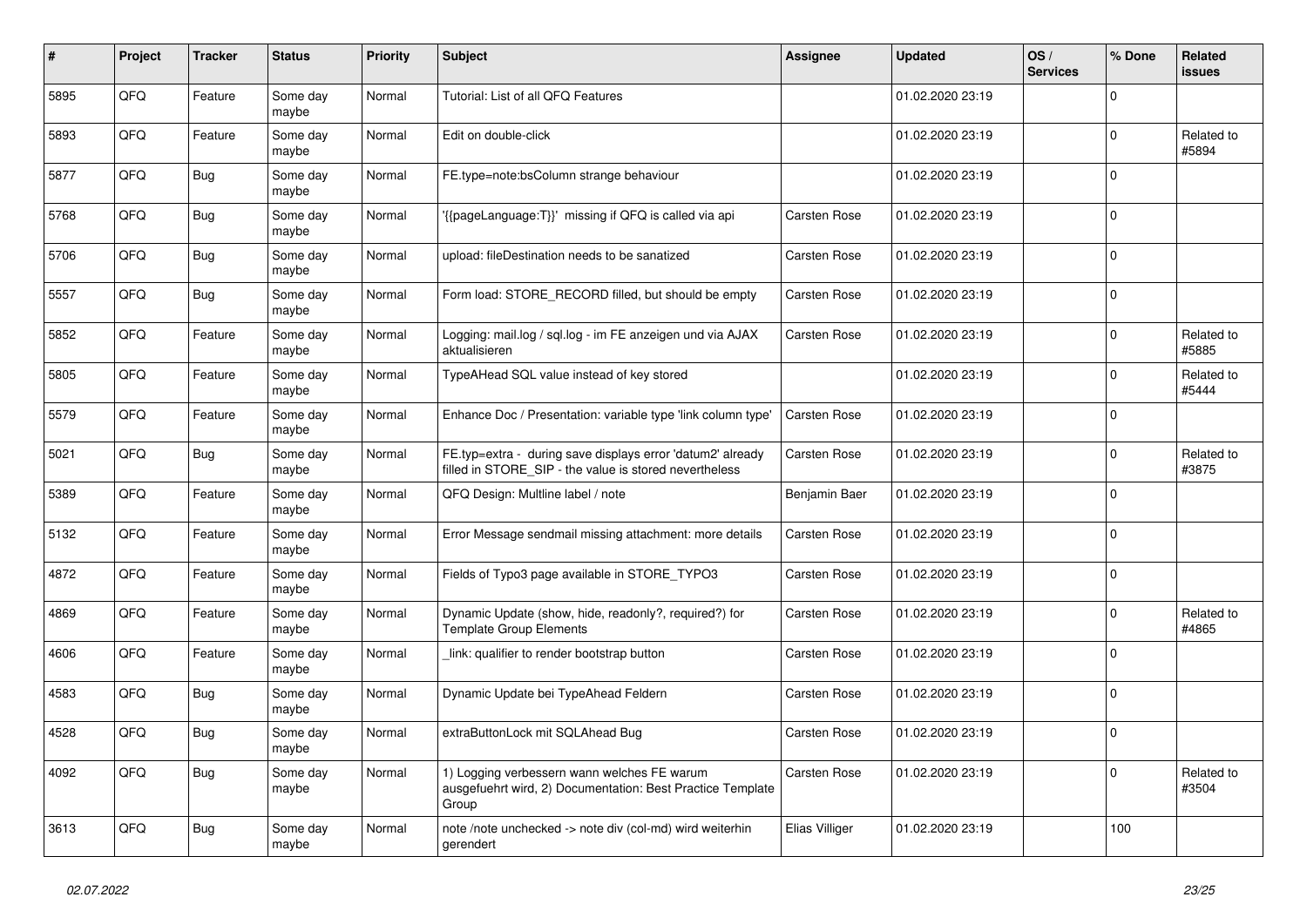| #    | Project | <b>Tracker</b> | <b>Status</b>     | Priority | <b>Subject</b>                                                                                                     | <b>Assignee</b>     | <b>Updated</b>   | OS/<br><b>Services</b> | % Done       | <b>Related</b><br><b>issues</b> |
|------|---------|----------------|-------------------|----------|--------------------------------------------------------------------------------------------------------------------|---------------------|------------------|------------------------|--------------|---------------------------------|
| 9024 | QFQ     | Bug            | Some day<br>maybe | Normal   | QFQ Einarbeitung                                                                                                   |                     | 01.02.2020 15:56 |                        | $\Omega$     |                                 |
| 2643 | QFQ     | <b>Bug</b>     | Some day<br>maybe | Normal   | Zend / PHP Webinars anschauen                                                                                      | <b>Carsten Rose</b> | 01.02.2020 15:56 |                        | $\Omega$     |                                 |
| 3267 | QFQ     | Feature        | Some day<br>maybe | Normal   | 2 Forms auf einer Seite: real + Read only                                                                          | <b>Carsten Rose</b> | 11.12.2019 16:03 |                        | $\mathbf 0$  |                                 |
| 3130 | QFQ     | Bug            | Some day<br>maybe | Normal   | Debug Info's nicht korrekt nach 'New > Save'.                                                                      | <b>Carsten Rose</b> | 11.12.2019 16:03 |                        | $\Omega$     | Related to<br>#3253             |
| 3216 | QFQ     | Feature        | Some day<br>maybe | Normal   | dynamic update für checkbox label2                                                                                 | <b>Carsten Rose</b> | 11.12.2019 16:03 |                        | $\Omega$     | Related to<br>#2081             |
| 2995 | QFQ     | Feature        | Some day<br>maybe | Normal   | Dropdown JQuery Plugin: 'chosen' - Moeglichkeit um Select<br>Listen mehr Funktion zu geben. Kein Bootstrap noetig. | Carsten Rose        | 11.12.2019 16:03 |                        | $\mathbf{0}$ |                                 |
| 2950 | QFQ     | Feature        | Some day<br>maybe | Normal   | Inhalt QFQ Records als File                                                                                        |                     | 11.12.2019 16:03 |                        | $\Omega$     |                                 |
| 2063 | QFQ     | <b>Bug</b>     | Some day<br>maybe | Normal   | Pills auf 'inaktiv' setzen falls keine Element auf dem Pill<br>sichtbar sind.                                      | Benjamin Baer       | 11.12.2019 16:03 |                        | $\Omega$     | Related to<br>#3752             |
| 2084 | QFQ     | Feature        | Some day<br>maybe | Normal   | Mailto mit encryption: Subrecord                                                                                   | <b>Carsten Rose</b> | 11.12.2019 16:03 |                        | $\mathbf 0$  | Related to<br>#2082             |
| 1946 | QFQ     | Feature        | Some day<br>maybe | Normal   | Kontrolle ob der ReadOnly Modus bei den<br>Formularelementen korrekt implementiert ist                             | Carsten Rose        | 11.12.2019 16:03 |                        | $\mathbf 0$  |                                 |
| 1635 | QFQ     | Feature        | Some day<br>maybe | Normal   | QFQ Extension content record: weitere Optionen<br>einblenden.                                                      | Carsten Rose        | 11.12.2019 16:03 |                        | $\Omega$     |                                 |
| 1623 | QFQ     | Feature        | Some day<br>maybe | Normal   | RealURL                                                                                                            |                     | 11.12.2019 16:03 |                        | 30           |                                 |
| 1510 | QFQ     | Feature        | Some day<br>maybe | Normal   | jquery von google laden, falls das nicht geht lokal                                                                |                     | 11.12.2019 16:03 |                        | $\mathbf{0}$ |                                 |
| 1253 | QFQ     | Feature        | Some day<br>maybe | Normal   | QF: Colorpicker                                                                                                    |                     | 11.12.2019 16:03 |                        | $\mathsf 0$  |                                 |
| 1251 | QFQ     | Feature        | Some day<br>maybe | Normal   | QF: Combo                                                                                                          |                     | 11.12.2019 16:03 |                        | $\Omega$     |                                 |
| 4293 | QFQ     | Bug            | Some day<br>maybe | Normal   | Download broken if token 'd:' is missing - but no error<br>message                                                 | <b>Carsten Rose</b> | 11.12.2019 16:03 |                        | $\Omega$     | Related to<br>#7514             |
| 4259 | QFQ     | Feature        | Some day<br>maybe | Normal   | Instant trigger a cron job                                                                                         | Carsten Rose        | 11.12.2019 16:03 |                        | $\Omega$     |                                 |
| 4138 | QFQ     | Bug            | Some day<br>maybe | Normal   | _style fehlt                                                                                                       |                     | 11.12.2019 16:03 |                        | $\Omega$     |                                 |
| 4122 | QFQ     | Bug            | Some day<br>maybe | Normal   | file: Render Mode hat keinen Effekt                                                                                |                     | 11.12.2019 16:03 |                        | $\Omega$     |                                 |